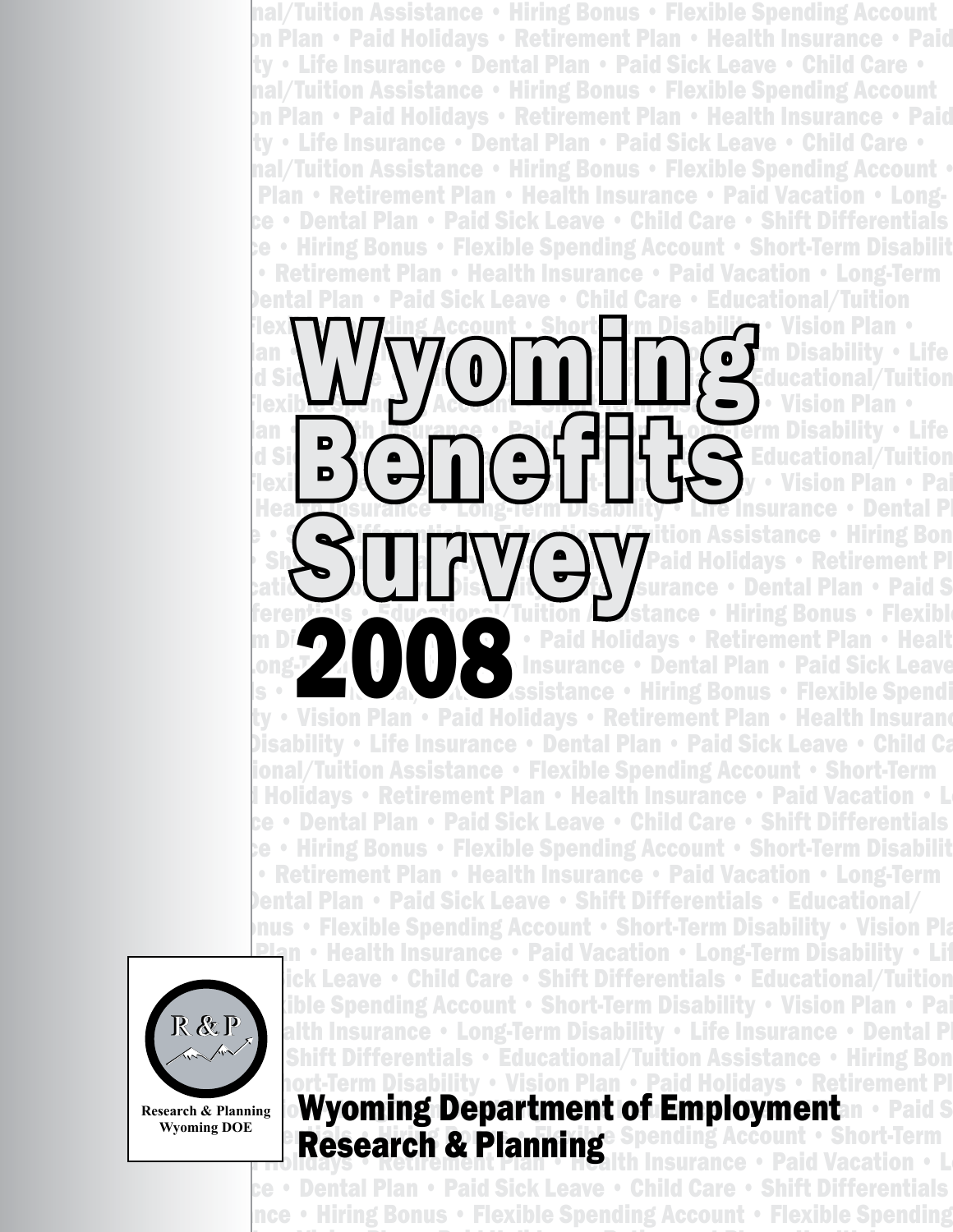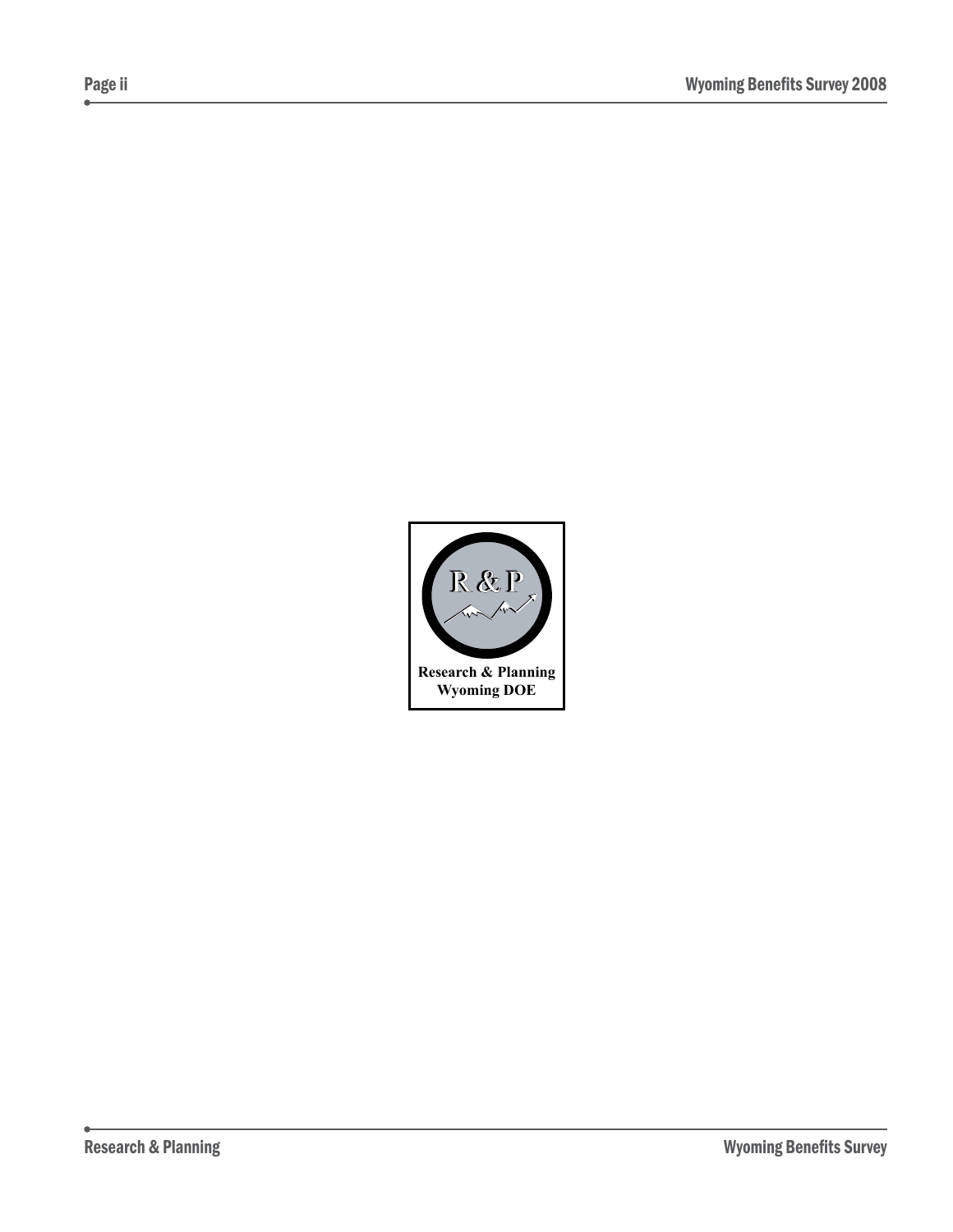## Wyoming Department of Employment

Gary W. Child, Director

#### Research & Planning

Tom Gallagher, Manager

#### Prepared by:

David Bullard

#### Edited by:

Phil Ellsworth April Szuch

#### Reviewed by:

Valerie A. Davis Sylvia D. Jones Carol Toups

Submitted for Publication November 2008 © 2008 Wyoming Department of Employment, Research & Planning

#### Department of Employment Nondiscrimination Statement

The Department of Employment does not discriminate on the basis of race, color, religion, national origin, sex, age, or disability. It is our intention that all individuals seeking services from our agency be given equal opportunity and that eligibility decisions be based upon applicable statutes, rules, and regulations.

#### Research & Planning

P.O. Box 2760 Casper, WY 82602-2760 Phone: (307) 473-3807 Fax: (307) 473-3834 Website: http://doe.state.wy.us/LMI "Your Source for Wyoming Labor Market Information"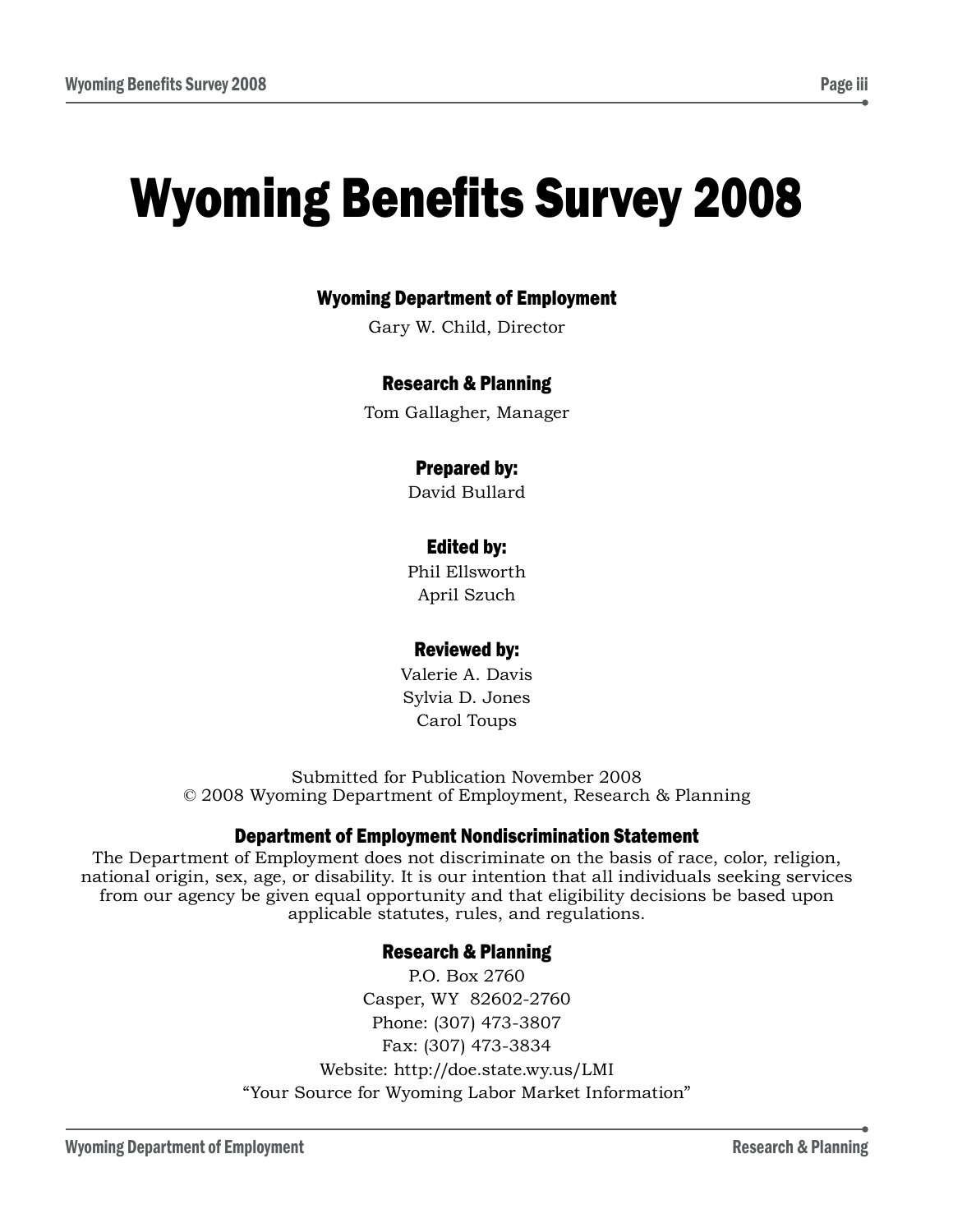# **Contents**

|                       | <b>Response Rates and Methodology</b>                                                       | 1           |
|-----------------------|---------------------------------------------------------------------------------------------|-------------|
|                       | Table 1: Response Rates by Survey Quarter, Wyoming Benefits Survey, 2007. 1                 |             |
| <b>Survey Results</b> |                                                                                             | $\mathbf 2$ |
|                       | Figure 1: Percentage of Employees in Wyoming by Full- and Part-Time Status, 2007 2          |             |
|                       | Figure 2: Wyoming Compensation Costs as a Percentage of Total Compensation, 2007 2          |             |
| Table 2:              | Percentage of Employers Offering Selected Benefits to Their Full- and Part-Time             |             |
|                       |                                                                                             |             |
|                       | Table 3a: Number of Full- and Part-Time Employees Offered Selected Benefits in Wyoming      |             |
|                       |                                                                                             |             |
|                       | Figure 3: Percentage of Employers in Wyoming Offering and Percentage of Full-Time Workers   |             |
|                       |                                                                                             |             |
|                       | Figure 4: Percentage of Employers in Wyoming Offering and Percentage of Full-Time Workers   |             |
|                       | Table 3b: Number and Percentage of Wyoming Employers Offering Selected Benefits to Their    |             |
|                       | Full- and Part-Time Employees in Wyoming by Number of Employees Per Firm, 2007. 7           |             |
| Table 4:              | Percentage of Full- and Part-Time Employees Offered Selected Benefits in Wyoming,           |             |
|                       |                                                                                             |             |
|                       | Figure 5: Percentage of Full-Time Employees in Wyoming Offered Health Insurance and         |             |
|                       |                                                                                             |             |
| Table 5:              | Percentage of Full- and Part-Time Employees Offered Selected Benefits in Wyoming            |             |
|                       |                                                                                             |             |
|                       | Figure 6: Number and Percentage of Employees (Full- and Part-Time) in Wyoming Offered       |             |
|                       |                                                                                             |             |
| Table 6:              | Percentage of Full- and Part-Time Employees Offered Selected Benefits in Wyoming            |             |
|                       | Figure 7: Percentage of Wyoming Employers Offering and Percentage of Full-Time Workers      |             |
|                       |                                                                                             |             |
|                       | Figure 8: Percentage of Wyoming Employers Offering and Percentage of Full-Time Workers      |             |
|                       |                                                                                             |             |
| Table 7:              | Of Employees Offered a Retirement Plan, Percentage of Employees Offered a                   |             |
|                       | Defined-Contribution or Defined-Benefit Retirement Plan in Wyoming by Industry, 2007 15     |             |
| Table 8:              | Of Employees Offered a Retirement Plan, Percentage of Employees Offered a                   |             |
|                       | Defined-Contribution or Defined-Benefit Retirement Plan in Wyoming by Number of             |             |
|                       |                                                                                             |             |
|                       | Figure 9: Percentage of Wyoming Employers Offering and Full-Time Workers Offered Retirement |             |
| Table 9:              |                                                                                             |             |
|                       | Average Percentage of Wyoming Employees Who are Offered Insurance and                       |             |
|                       | Figure 10: Average Percentage of Wyoming Employees Who Were Offered Insurance and           |             |
|                       | Retirement Plans and Who Chose to Enroll, 2006 and 2007 17                                  |             |
|                       | Table 10: Amount Paid for Benefits by Employers for Wyoming Employees, 2007. 18             |             |
|                       | Table 11: Average Number of Days of Leave Benefits for Wyoming Employees, 2007 18           |             |
| <b>Summary</b>        |                                                                                             | 18          |
| <b>References</b>     |                                                                                             | 18          |
|                       |                                                                                             |             |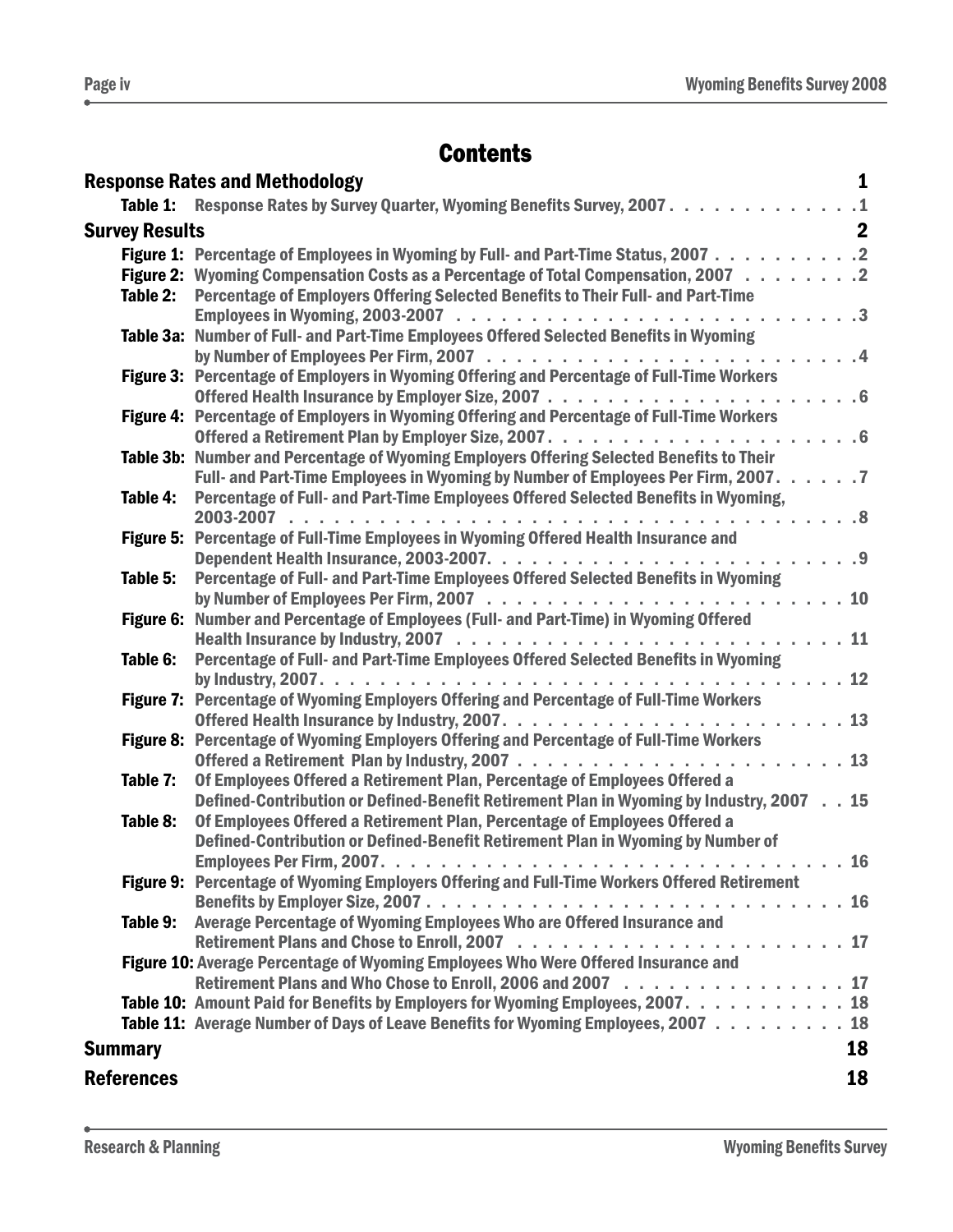## Wyoming Benefits Survey 2008

#### *by: David Bullard, Senior Economist*

Employee benefits can be very<br>important for quality of life. Whealth insurance, a serious in<br>or illness could cost tens of thousan important for quality of life. Without health insurance, a serious injury or illness could cost tens of thousands or even hundreds of thousands of dollars and possibly lead to bankruptcy. Without a retirement plan or significant private savings, many people simply may not be able to afford to retire because social security only replaces 36% of income for an average worker (Social Security Administration, 2008).

Employers have their own reasons for offering benefits. First, many employers provide benefits in order to compete for a limited supply of labor. Employers may also structure their benefits in order to reduce turnover (Harris, 2003). This is seen in waiting periods before employees can enroll in health insurance and in vesting periods for retirement benefits. Finally, compared to paying all compensation in the form of wages, there are tax advantages for employers who offer health insurance (Jones, 1997).

In spite of these reasons, many employers don't offer any benefits. Costs of health insurance have increased dramatically in recent years (U.S. Government Accountability Office, 2006). Some employees may already have health insurance or may not recognize a need for it. Setting up and operating a program of employee benefits may include high fixed costs, which might be especially burdensome to small employers.

## Response Rates and Methodology

Of our sample of 2,749 employers, 73.0% responded and were operating during the reference period, 2007 (see Table 1). A total of 145 employers refused to participate (5.3%), 125 were permanently out of

|                                                    |                       |         |     |         |     | <b>Survey Quarter</b> |     |           |       |             |
|----------------------------------------------------|-----------------------|---------|-----|---------|-----|-----------------------|-----|-----------|-------|-------------|
|                                                    |                       | 200701  |     | 200702  |     | 200703                |     | 2007Q4    |       | Total       |
|                                                    |                       | $\%$    |     | $\%$    |     | $\%$                  |     | $\%$      |       | $\%$        |
| <b>Response Type</b>                               | N                     | (Gross) | N   | (Gross) | N   | (Gross)               | N   | (Gross)   | N     | (Gross)     |
| <b>Total Surveys</b>                               | 666                   |         | 687 |         | 672 |                       | 724 |           | 2,749 |             |
| Responded - Operating (Gross Response Rate)        | 482                   | 72.4%   | 496 | 72.2%   |     | 496 73.8%             |     | 532 73.5% |       | 2,006 73.0% |
| Insufficient Address Information                   | 0                     | $0.0\%$ | 7   | 1.0%    | 7   | 1.0%                  | 14  | 1.9%      | 28    | 1.0%        |
| Refused                                            | 21                    | 3.2%    | 11  | 1.6%    | 65  | 9.7%                  | 48  | 6.6%      | 145   | 5.3%        |
| Temporarily Closed                                 | 14                    | 2.1%    | 14  | 2.0%    | 4   | $0.6\%$               | 18  | 2.5%      | 50    | 1.8%        |
| <b>Permanently Out of Business</b>                 | 29                    | 4.4%    | 32  | 4.7%    | 27  | 4.0%                  | 37  | 5.1%      | 125   | 4.5%        |
| No Employees Working During Reference Period       | 2                     | 0.3%    | 5   | $0.7\%$ | 0   | $0.0\%$               | 6   | 0.8%      | 13    | 0.5%        |
| <b>Net Usable Response Rates by Survey Quarter</b> |                       |         |     |         |     |                       |     |           |       |             |
|                                                    | <b>Survey Quarter</b> |         |     |         |     |                       |     |           |       |             |
|                                                    |                       | 200701  |     | 200702  |     | <b>2007Q3</b>         |     | 200704    |       | Total       |
|                                                    |                       | $\%$    |     | $\%$    |     | $\%$                  |     | $\%$      |       | $\%$        |
| <b>Response Type</b>                               | N                     | (Net)   | N   | (Net)   | N   | (Net)                 | N   | (Net)     | N     | (Net)       |

Net Usable Surveys and Response Rate 600 80.3% 618 80.3% 569 87.2% 601 88.5% 2.388 84.0%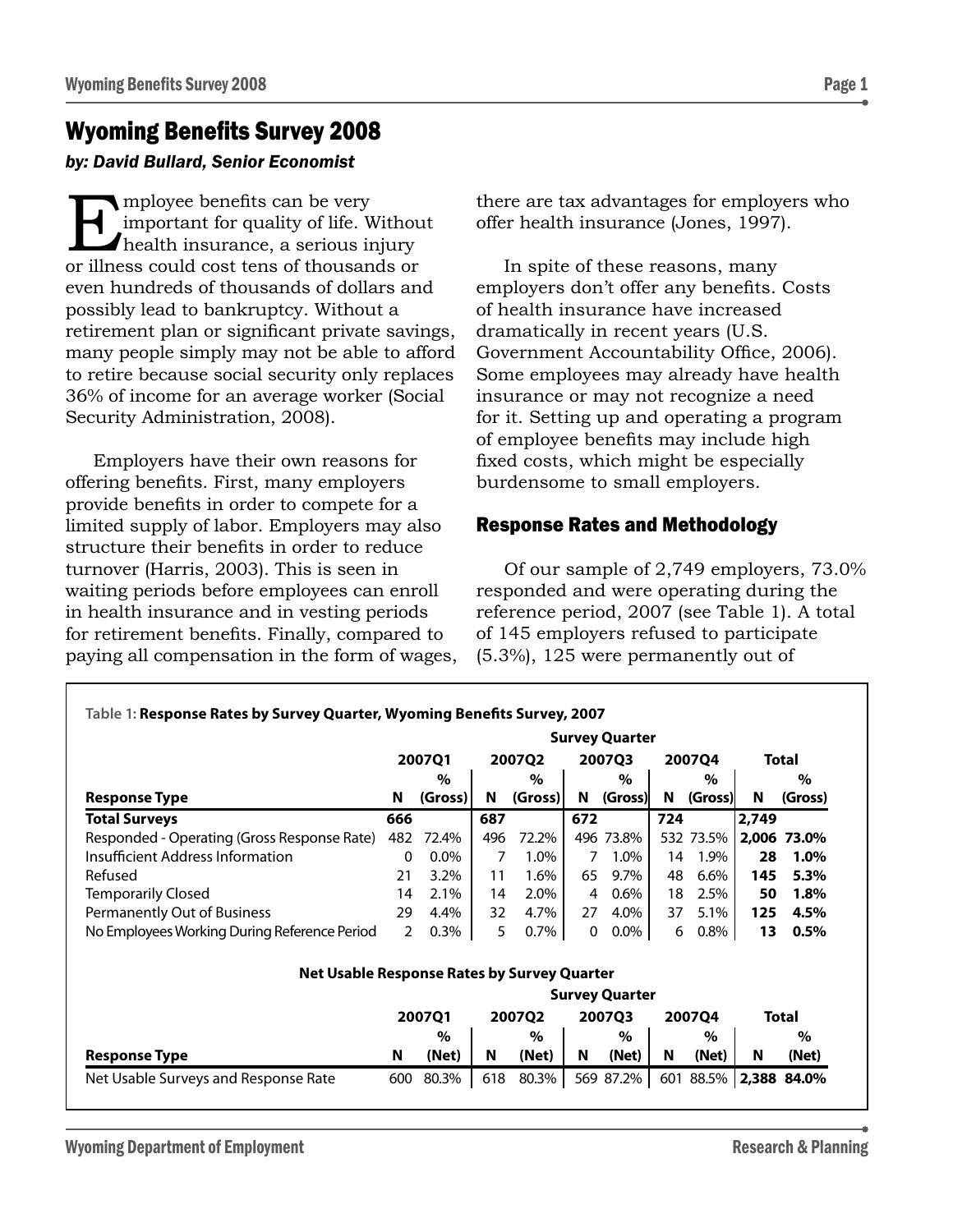business (4.5%), 50 were temporarily closed (1.8%), for an additional 28 employers we had insufficient address information (1.0%), and 13 employers had no employees during the reference period (0.5%). The net usable response rate was 84.0% for the year. Across the different survey quarters, the net response rate ranged from 80.3% in first and second quarters to 88.5% in fourth quarter.

The survey methodology was the same as in previous years. For a complete explanation of methodology, see Hauf, Knapp, and Leonard (2006).

## Survey Results

One of the best indicators of whether employees will be offered benefits is their status as either full-time or part-time. Figure 1 shows that in 2007, approximately three-quarters (74.7%) of employees in Wyoming were full-time and the remainder were part-time (25.3%) on a quarterly average basis.

Insurance and retirement plans make up a significant portion of total compensation costs in Wyoming. An estimated 9.0% of total compensation is in the form of employer contributions to insurance







**Figure 2: Wyoming Compensation Costs as a Percentage of Total Compensation, 2007**

premiums (see Figure 2). Additionally, 4.3% of compensation is employer contributions to retirement plans. These are the two costliest benefits to employers and much of the following discussion will focus on these two benefits.

Table 2 (see page 3) shows the percentage of employers offering selected benefits from 2003 to 2007. In every category more employers offered benefits to their fulltime employees than to parttime employees. In 2007, the benefit offered by the largest

percentage of employers to full-time employees was paid holidays (55.0%). From 2005 to 2007 the percentage of employers offering this benefit stayed roughly constant. The second most common benefit offered to full-time employees in 2007 was paid vacation (54.7%). In 2007, 43.0% of employers offered their full-time employees health insurance and 7.0% of employers offered part-time employees health insurance. These proportions remained fairly similar from 2005 to 2007. The proportion of employers offering their full-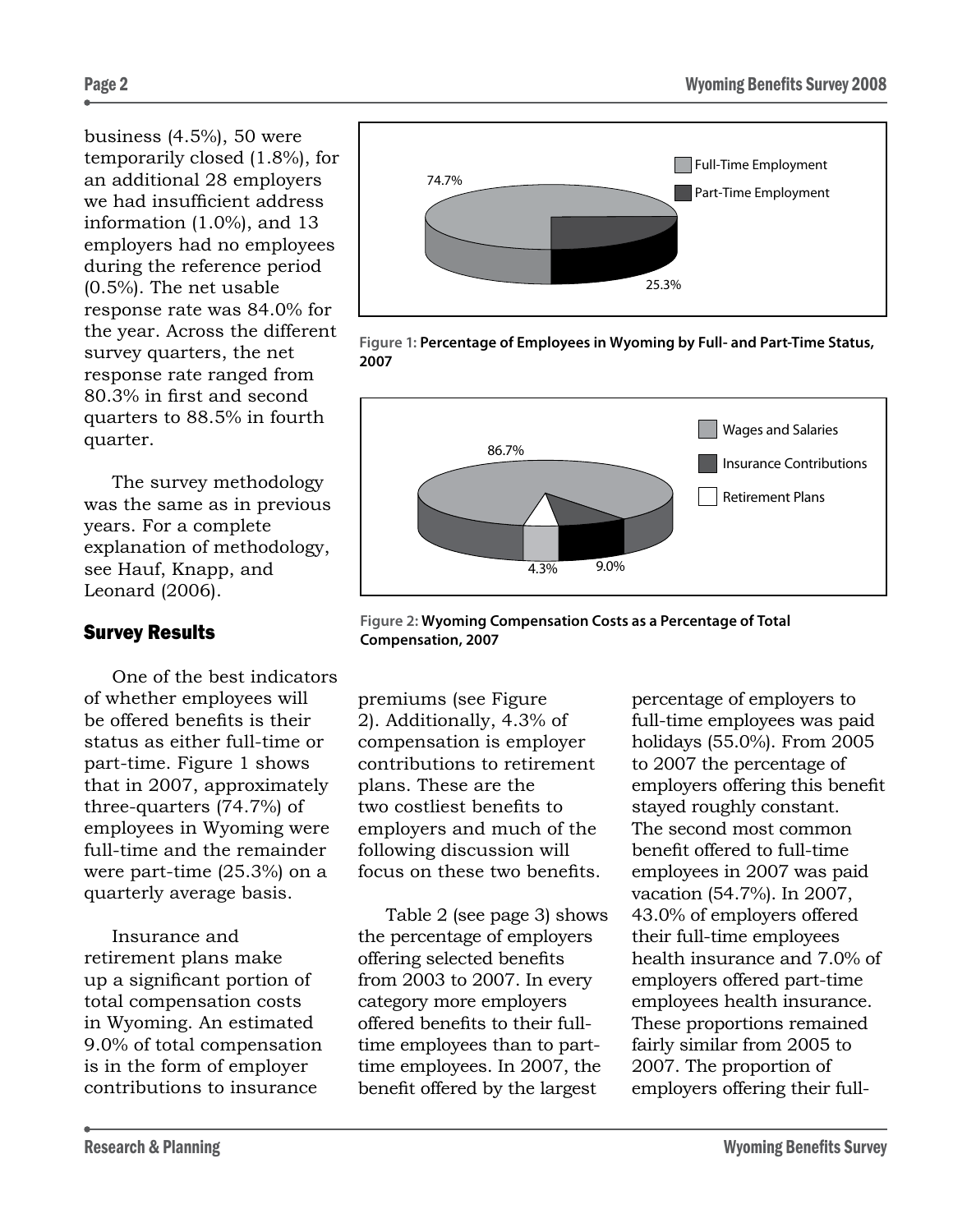|                                    | 2003                 |               | 2004          |               | 2005                 |               | 2006                 |               | 2007                 |               |
|------------------------------------|----------------------|---------------|---------------|---------------|----------------------|---------------|----------------------|---------------|----------------------|---------------|
| <b>Benefit Type</b>                | Full-<br><b>Time</b> | Part-<br>Time | Full-<br>Time | Part-<br>Time | Full-<br><b>Time</b> | Part-<br>Time | Full-<br><b>Time</b> | Part-<br>Time | Full-<br><b>Time</b> | Part-<br>Time |
| Child Care                         |                      |               |               |               |                      |               |                      |               |                      | 1.1%          |
| Dental Plan                        | 2.8%<br>32.3%        | 1.5%<br>4.1%  | 3.6%<br>35.1% | 2.0%<br>6.4%  | 2.7%<br>27.2%        | 1.0%<br>4.8%  | 2.7%<br>27.9%        | 1.2%<br>5.2%  | 2.0%<br>28.1%        | 5.8%          |
| Dependent Health Insurance         | 40.8%                | 4.4%          | 45.0%         | 6.1%          | 34.1%                | 4.0%          | 35.4%                | 4.6%          | 36.1%                | 5.5%          |
| <b>Educational/Tuition Assist.</b> | 20.1%                | 6.6%          | 23.6%         | 10.3%         | 20.4%                | 8.8%          | 20.6%                | 8.7%          | 22.8%                | 12.0%         |
| <b>Flexible Spending Account</b>   | N/A                  | N/A           | 16.3%         | 5.3%          | 12.1%                | 3.5%          | 12.5%                | 4.3%          | 13.2%                | 5.1%          |
| Health Insurance                   | 49.6%                | 5.3%          | 52.2%         | 7.2%          | 41.9%                | 6.1%          | 43.2%                | 6.2%          | 43.0%                | 7.0%          |
| <b>Hiring Bonus</b>                | 4.1%                 | 1.3%          | 5.9%          | 2.2%          | 5.3%                 | 1.4%          | 6.6%                 | 2.1%          | 7.9%                 | 2.4%          |
| Life Insurance                     | 32.0%                | 4.2%          | 32.1%         | 5.9%          | 26.8%                | 3.9%          | 27.3%                | 4.2%          | 28.4%                | 5.9%          |
| Long-Term Disability               | 13.2%                | 2.0%          | 14.2%         | 2.2%          | 11.7%                | 1.8%          | 11.8%                | 2.0%          | 13.1%                | 3.4%          |
| Paid Holidays                      | 54.6%                | 17.3%         | 59.4%         | 15.3%         | 55.6%                | 16.0%         | 54.5%                | 17.5%         | 55.0%                | 18.7%         |
| Paid Personal Leave                | 16.4%                | 3.9%          | 19.7%         | 4.9%          | 23.2%                | 6.2%          | 28.5%                | 7.5%          | 31.2%                | 10.7%         |
| Paid Sick Leave                    | 34.4%                | 8.0%          | 36.0%         | 7.5%          | 29.5%                | 6.7%          | 28.6%                | 6.7%          | 27.0%                | 6.9%          |
| <b>Paid Vacation</b>               | 64.8%                | 14.5%         | 63.0%         | 14.3%         | 53.4%                | 10.4%         | 53.5%                | 11.0%         | 54.7%                | 13.9%         |
| <b>Retirement Plan</b>             | 36.3%                | 11.2%         | 41.6%         | 15.8%         | 35.0%                | 11.1%         | 36.4%                | 13.4%         | 38.0%                | 14.8%         |
| Operate in Shifts                  | N/A                  | N/A           | 15.9%         | 16.9%         | 11.4%                | 13.7%         | 11.5%                | 13.0%         | 11.0%                | 9.7%          |
| <b>Shift Differentials</b>         | 7.4%                 | 5.9%          | 30.3%         | 25.7%         | 30.7%                | 22.2%         | 32.1%                | 23.9%         | 25.2%                | 16.4%         |
| Short-Term Disability              | 12.6%                | 2.1%          | 13.2%         | 2.3%          | 10.7%                | 2.1%          | 10.7%                | 2.2%          | 12.3%                | 3.2%          |
| Vision Plan                        | 14.0%                | 2.4%          | 15.6%         | 4.1%          | 11.6%                | 2.1%          | 13.2%                | 2.4%          | 15.8%                | 3.9%          |

#### **Table 2: Percentage of Employers Offering Selected Benefits to Their Full- and Part-Time Employees in Wyoming, 2003-2007**

time employees a retirement plan was 38.0% in 2007, a slight increase from 2005 and 2006.

Table 3a (see page 4) shows the number of employees offered benefits in 2007 by the size of firm and by their full-time or part-time status. For full-time employees, the largest number offered benefits were those associated with large employers (50+ employees). For example, 101,188 full-time employees were offered health insurance through a large employer. An estimated 101,858 full-time employees were offered access to a retirement plan through a large employer. In contrast, for the smallest firms (1-4 employees) 4,480 full-time employees were offered health insurance and 3,908 were offered a retirement plan. As noted, there are often fixed costs for setting up and administering health insurance and retirement plans. In addition, some small firms in Wyoming are parts of larger national or multinational firms. Large employers can spread these costs across many employees, while small employers cannot.

Looking at part-time employees, a similar picture emerges. In most cases, the majority of part-time employees who were offered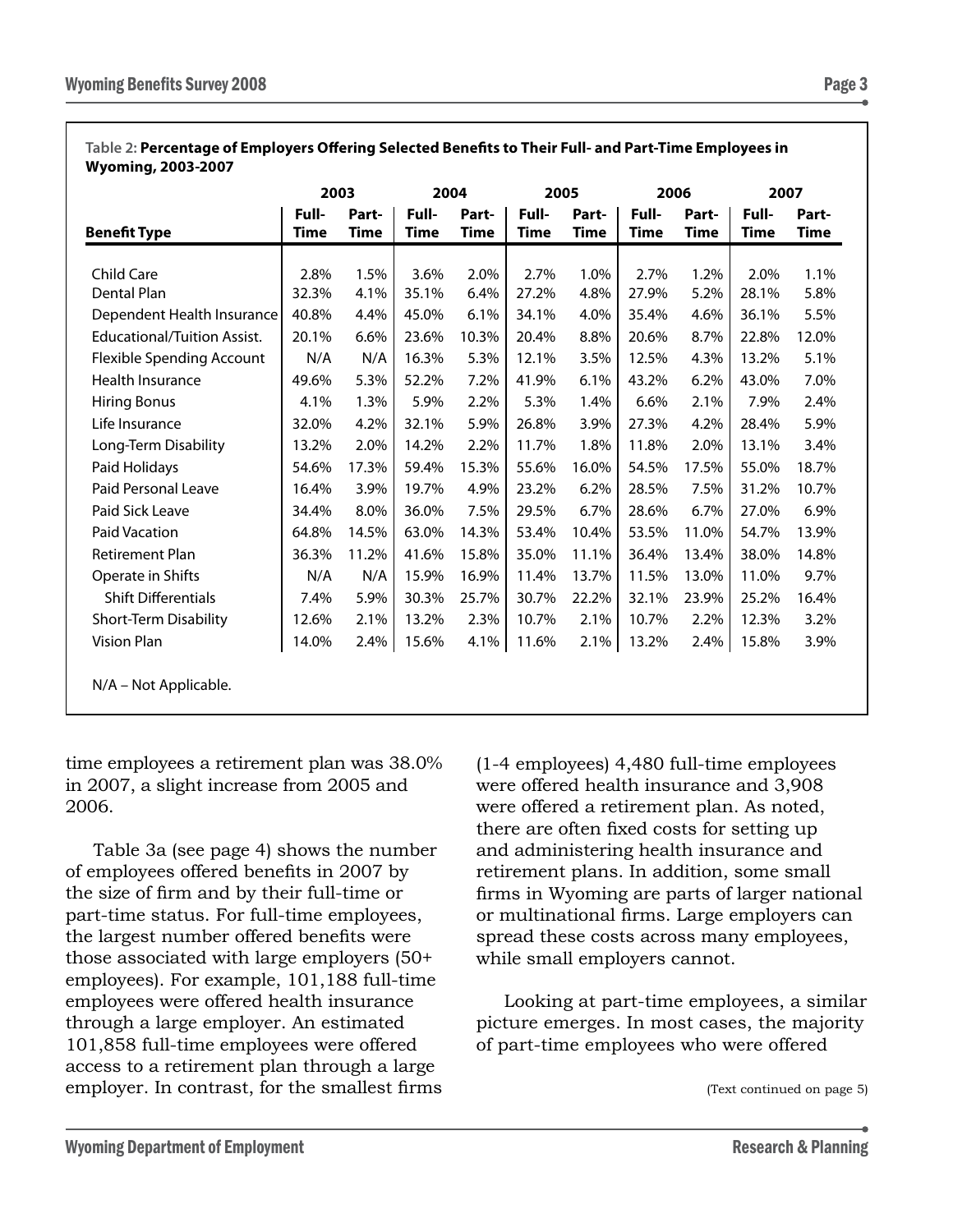**Table 3a: Number of Full- and Part-Time Employees Offered Selected Benefits in Wyoming by Number of Employees Per Firm, 2007**

| <b>Benefit Type</b>                   | $1 - 4$                 | $5 - 9$ | $10-19$ | 20-49  | $50+$   | <b>Total</b>              |
|---------------------------------------|-------------------------|---------|---------|--------|---------|---------------------------|
| <b>Total Full-Time Employees</b>      |                         |         |         |        |         | 196,529                   |
| Child Care                            | 173                     | 227     | 814     | 920    | 8,737   | 10,871                    |
| Dental Plan                           | 2,457                   | 5,057   | 10,798  | 17,499 | 91,527  | 127,338                   |
| Dependent Health Insurance            | 3,459                   | 6,103   | 12,530  | 20,451 | 99,421  | 141,964                   |
| <b>Educational/Tuition Assistance</b> | 2,688                   | 3,825   | 6,664   | 8,727  | 73,513  | 95,418                    |
| <b>Flexible Spending Account</b>      | 1,152                   | 2,824   | 5,038   | 10,380 | 68,377  | 87,772                    |
| Health Insurance                      | 4,480                   | 7,520   | 13,959  | 22,230 | 101,188 | 149,376                   |
| <b>Hiring Bonus</b>                   | 882                     | 1,225   | 2,947   | 3,664  | 42,595  | 51,314                    |
| Life Insurance                        | 2,622                   | 5,156   | 10,460  | 17,950 | 95,418  | 131,605                   |
| Long-Term Disability                  | 1,171                   | 2,425   | 4,914   | 7,375  | 60,800  | 76,686                    |
| Operate in Shifts                     | 839                     | 2,214   | 3,750   | 6,576  | 70,078  | 83,457                    |
| <b>Shift Differentials</b>            | 242                     | 1,247   | 1,835   | 1,625  | 40,458  | 45,408                    |
| Paid Holidays                         | 7,181                   | 10,817  | 14,436  | 22,178 | 90,450  | 145,062                   |
| Paid Personal Leave                   | 3,591                   | 6,422   | 8,584   | 13,620 | 59,213  | 91,429                    |
| Paid Sick Leave                       | 3,423                   | 5,284   | 6,209   | 11,042 | 50,191  | 76,150                    |
| <b>Paid Vacation</b>                  | 7,001                   | 10,423  | 14,326  | 23,086 | 85,640  | 140,476                   |
| Retirement Plan                       | 3,908                   | 7,106   | 13,495  | 22,665 | 101,858 | 149,032                   |
| Short-Term Disability                 | 1,323                   | 2,315   | 4,622   | 7,167  | 40,468  | 55,896                    |
| <b>Vision Plan</b>                    | 1,294                   | 3,168   | 5,943   | 11,223 | 68,065  | 89,694                    |
| <b>Total Part-Time Employees</b>      |                         |         |         |        |         | 66,781                    |
| Child Care                            | 50                      | 44      | $10$    | 211    | 2,878   | 3,193                     |
| Dental Plan                           | 53                      | 140     | 347     | 659    | 6,761   | 7,959                     |
| Dependent Health Insurance            | 73                      | 92      | 311     | 1,045  | 6,124   | 7,644                     |
| <b>Educational/Tuition Assistance</b> | 439                     | 513     | 1,140   | 1,026  | 10,675  | 13,793                    |
| <b>Flexible Spending Account</b>      | 184                     | 105     | 582     | 711    | 10,310  | 11,892                    |
| Health Insurance                      | 153                     | 216     | 358     | 1,045  | 7,160   | 8,932                     |
| <b>Hiring Bonus</b>                   | 40                      | 1       | 130     | 597    | 4,931   | 5,698                     |
| Life Insurance                        | 37                      | 214     | 386     | 798    | 5,250   | 6,686                     |
| Long-Term Disability                  | $\overline{\mathbf{c}}$ | 246     | 114     | 197    | 3,546   | 4,104                     |
| Operate in Shifts                     | 282                     | 838     | 1,656   | 2,918  | 14,303  | 19,997                    |
| <b>Shift Differentials</b>            | 27                      | 104     | 679     | 99     | 4,672   | 5,580                     |
| Paid Holidays                         | 701                     | 1,108   | 1,222   | 2,521  | 12,862  | 18,413                    |
| Paid Personal Leave                   | 342                     | 598     | 1,171   | 1,116  | 10,289  | 13,516                    |
| Paid Sick Leave                       | 279                     | 250     | 524     | 1,068  | 7,684   | 9,805                     |
| Paid Vacation                         | 509                     | 802     | 1,764   | 2,746  | 12,973  | 18,793                    |
| Retirement Plan                       | 482                     | 942     | 1,299   | 2,008  | 17,353  | 22,084                    |
| Short-Term Disability                 | 12                      | 145     | 189     | 470    | 2,017   | 2,834                     |
| Vision Plan                           | 39                      | 81      | 212     | 412    | 5,846   | 6,590                     |
|                                       |                         |         |         |        |         | Table continued on page 4 |

Research & Planning **Music Contract Contract Contract Contract Contract Contract Contract Contract Contract Contract Contract Contract Contract Contract Contract Contract Contract Contract Contract Contract Contract Contra**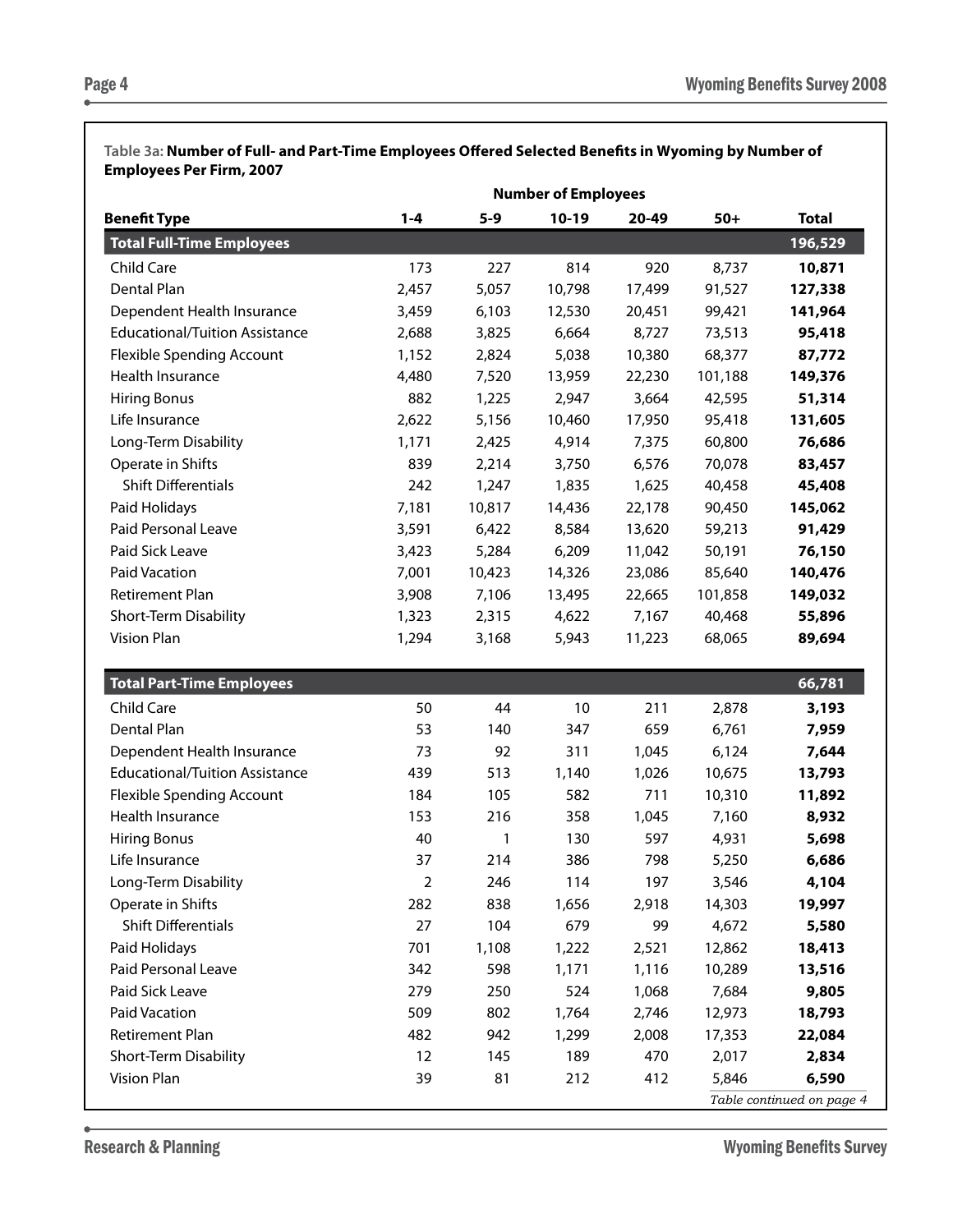*Table continued from page 3*

**Table 3a: Number of Full- and Part-Time Employees Offered Selected Benefits in Wyoming by Number of Employees Per Firm, 2007**

|                                            | <b>Number of Employees</b> |        |         |        |         |         |  |  |  |
|--------------------------------------------|----------------------------|--------|---------|--------|---------|---------|--|--|--|
|                                            | $1 - 4$                    | $5-9$  | $10-19$ | 20-49  | $50+$   | Total   |  |  |  |
| <b>Total Full- and Part-Time Employees</b> |                            |        |         |        |         | 263,310 |  |  |  |
| <b>Child Care</b>                          | 224                        | 271    | 824     | 1,131  | 11,615  | 14,065  |  |  |  |
| Dental Plan                                | 2,510                      | 5,196  | 11,146  | 18,158 | 98,287  | 135,297 |  |  |  |
| Dependent Health Insurance                 | 3,532                      | 6,195  | 12,841  | 21,496 | 105,545 | 149,608 |  |  |  |
| <b>Educational/Tuition Assistance</b>      | 3,127                      | 4,338  | 7,805   | 9,753  | 84,188  | 109,210 |  |  |  |
| <b>Flexible Spending Account</b>           | 1,336                      | 2,928  | 5,620   | 11,091 | 78,688  | 99,664  |  |  |  |
| Health Insurance                           | 4,633                      | 7,736  | 14,316  | 23,274 | 108,348 | 158,308 |  |  |  |
| <b>Hiring Bonus</b>                        | 922                        | 1,226  | 3,077   | 4,261  | 47,526  | 57,013  |  |  |  |
| Life Insurance                             | 2,660                      | 5,370  | 10,846  | 18,748 | 100,667 | 138,291 |  |  |  |
| Long-Term Disability                       | 1,173                      | 2,671  | 5,029   | 7,572  | 64,346  | 80,791  |  |  |  |
| Operate in Shifts                          | 1,121                      | 3,052  | 5,406   | 9,494  | 84,382  | 103,455 |  |  |  |
| <b>Shift Differentials</b>                 | 269                        | 1,351  | 2,514   | 1,724  | 45,130  | 50,987  |  |  |  |
| Paid Holidays                              | 7,882                      | 11,924 | 15,658  | 24,699 | 103,311 | 163,475 |  |  |  |
| Paid Personal Leave                        | 3,933                      | 7,019  | 9,755   | 14,735 | 69,502  | 104,945 |  |  |  |
| Paid Sick Leave                            | 3,702                      | 5,534  | 6,733   | 12,110 | 57,875  | 85,954  |  |  |  |
| <b>Paid Vacation</b>                       | 7,509                      | 11,225 | 16,090  | 25,832 | 98,613  | 159,269 |  |  |  |
| Retirement Plan                            | 4,390                      | 8,048  | 14,794  | 24,674 | 119,210 | 171,116 |  |  |  |
| Short-Term Disability                      | 1,336                      | 2,460  | 4,812   | 7,638  | 42,485  | 58,729  |  |  |  |
| Vision Plan                                | 1,333                      | 3,249  | 6,154   | 11,636 | 73,911  | 96,284  |  |  |  |

(Text continued from page 3)

benefits worked for the largest employers. For example, of the 22,084 part-time employees who were offered a retirement plan, 17,353 worked for large firms.

More than 9 of 10 (90.6%) full-time workers at large firms were offered health insurance (see Figure 3, page 6). Similarly, the percentage of large employers who offered health insurance to full-time employees (87.1%) was much higher than the percentage of small employers (31.7%).

Figure 4 (see page 6) shows that as employer size increased, retirement plans became more common. The vast majority of full-time workers at large firms were offered access to a retirement plan (91.2%).

Table 3b (see page 7) shows large employers were more likely to offer benefits than small employers. One-quarter (25.0%) of the smallest employers offered dependent health insurance to full-time employees in 2007. This percentage steadily increased with employer size, so that more than half (51.1%) of employers with 10-19 employees offered this benefit and 84.8% of the largest employers offered it. The differences across firm size were not as large for paid vacation,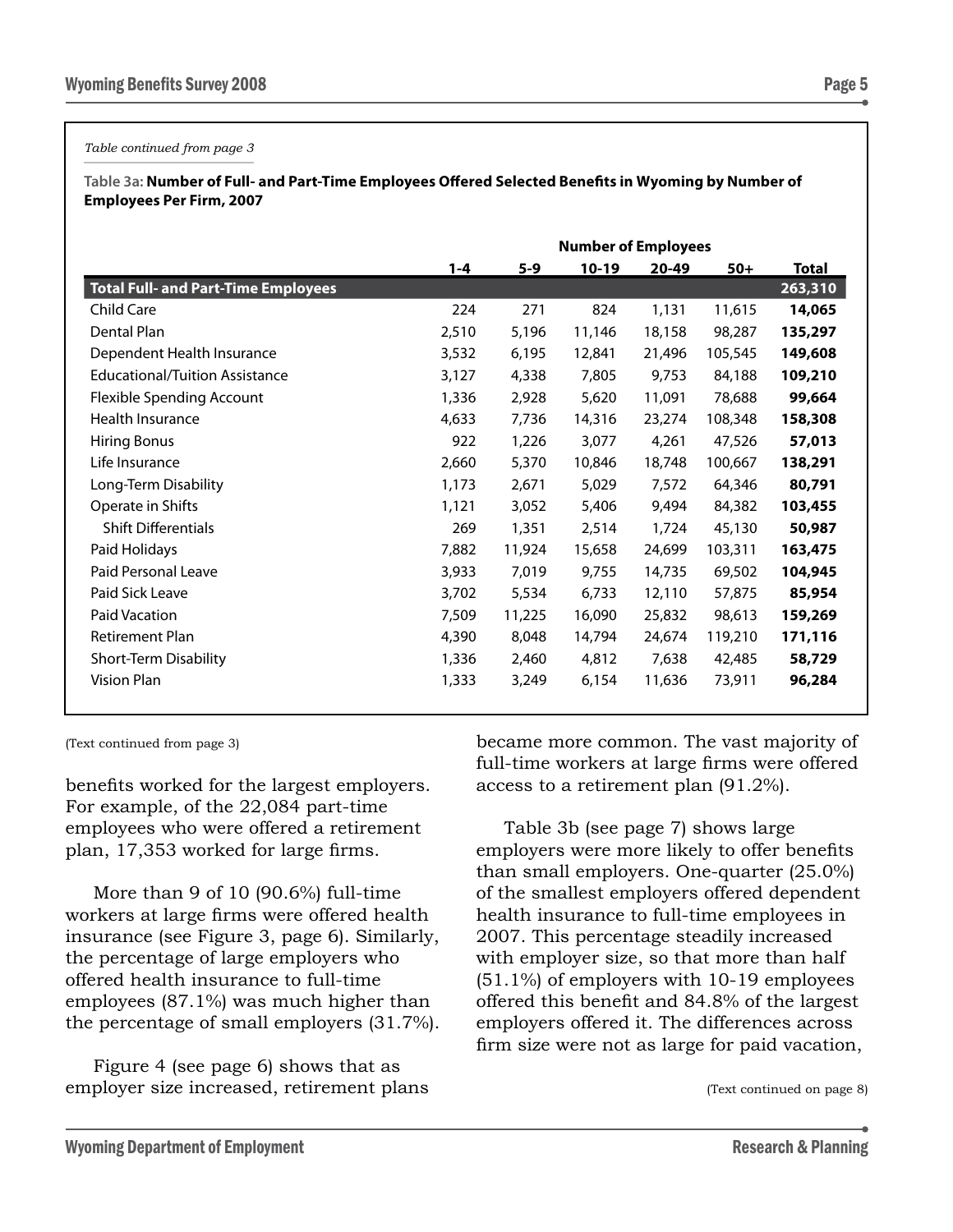

**Figure 3: Percentage of Employers in Wyoming Offering and Percentage of Full-Time Workers Offered Health Insurance by Employer Size, 2007**



**Figure 4: Percentage of Employers in Wyoming Offering and Percentage of Full-Time Workers Offered a Retirement Plan by Employer Size, 2007**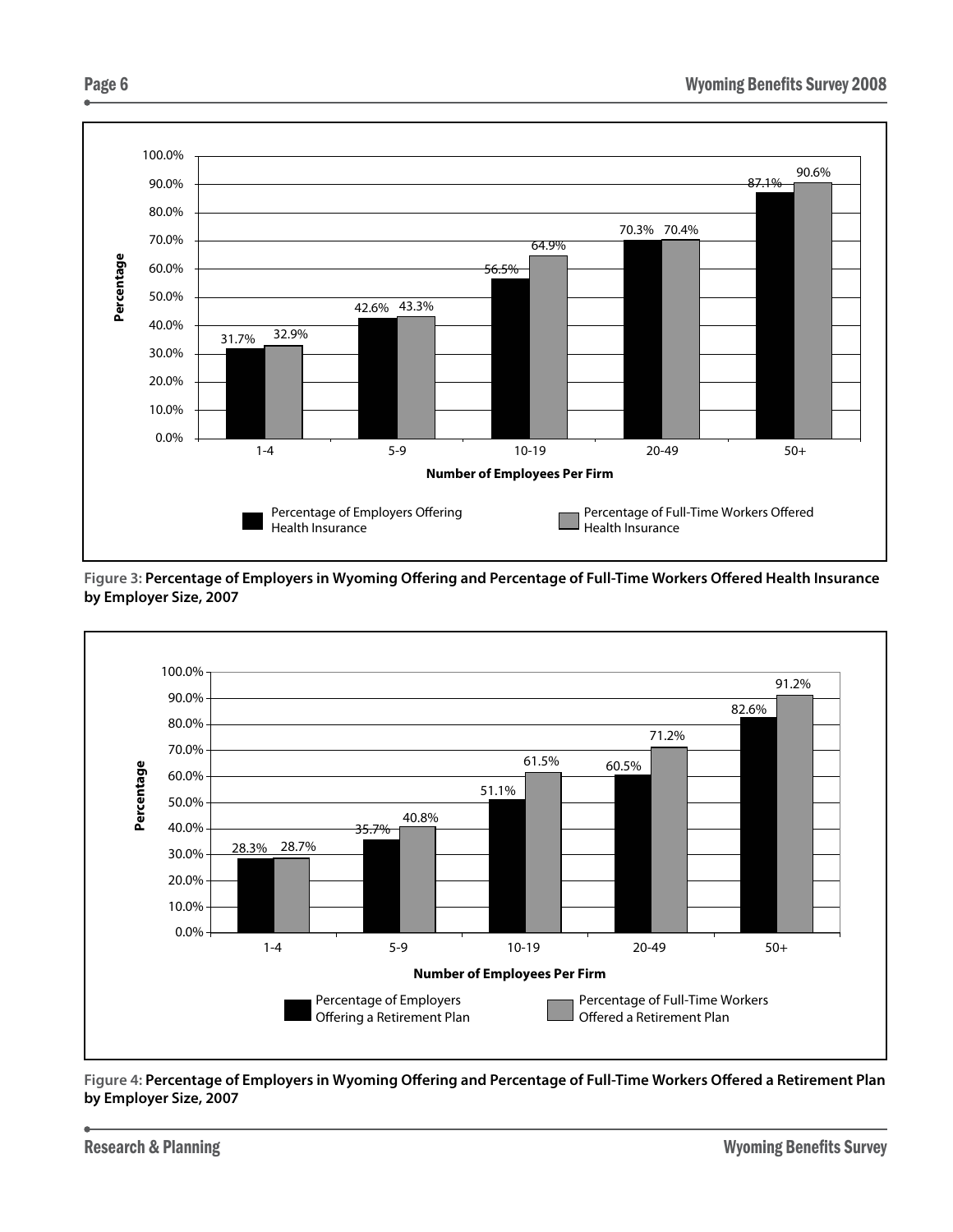|                             |         |             |       |       |       |       | <b>Number of Employees</b> |       |       |       |                                          |                       |
|-----------------------------|---------|-------------|-------|-------|-------|-------|----------------------------|-------|-------|-------|------------------------------------------|-----------------------|
| <b>Benefit Type</b>         | $1 - 4$ | $\%$        | $5-9$ | $\%$  | 10-19 | %     | 20-49                      | $\%$  | $50+$ | %     | <b>Total Offering</b><br><b>Benefits</b> | % of All<br>Employers |
| <b>Full-Time Employees</b>  |         |             |       |       |       |       |                            |       |       |       |                                          |                       |
| <b>Child Care</b>           | 123     | 1.4%        | 42    | 1.1%  | 78    | 3.3%  | 45                         | 3.2%  | 57    | 7.4%  | 345                                      | 2.0%                  |
| Dental Plan                 | 1,571   | 17.3%       | 939   | 25.3% | 1,004 | 43.2% | 712                        | 50.6% | 640   | 81.4% | 4,866 28.1%                              |                       |
| Dependent Health Ins.       | 2,270   | 25.0%       | 1,218 | 32.9% | 1,186 | 51.1% | 903                        | 64.6% | 667   | 84.8% | 6,245 36.1%                              |                       |
| Educational/Tuition Assist. | 1,663   | 18.4%       | 841   | 22.9% | 679   | 29.4% | 340                        | 24.3% | 398   | 51.6% | 3,921 22.8%                              |                       |
| Flex. Spending Account      | 762     | 8.4%        | 355   | 9.6%  | 434   | 18.9% | 361                        | 25.7% | 356   | 45.9% | 2,269 13.2%                              |                       |
| Health Insurance            | 2,882   | 31.7%       | 1,586 | 42.6% | 1,310 | 56.5% | 990                        | 70.3% | 685   | 87.1% | 7,452 43.0%                              |                       |
| <b>Hiring Bonus</b>         | 546     | 6.0%        | 216   | 5.9%  | 221   | 9.6%  | 143                        | 10.2% | 229   | 29.7% | 1,355 7.9%                               |                       |
| Life Insurance              | 1,692   | 18.7%       | 929   | 25.0% | 946   | 40.7% | 735                        | 52.2% | 600   | 76.9% | 4,903 28.4%                              |                       |
| Long-Term Disability        | 831     | 9.2%        | 382   | 10.3% | 403   | 17.3% | 295                        | 21.0% | 354   | 45.2% | 2,265 13.1%                              |                       |
| Operate in Shifts           | 468     | 5.2%        | 341   | 9.3%  | 423   | 18.4% | 302                        | 21.5% | 358   | 46.0% | 1,891 11.0%                              |                       |
| Shift Differentials         | 203     | 19.8%       | 102   | 19.9% | 166   | 29.4% | 71                         | 18.8% | 177   | 47.1% |                                          | 719 25.2%             |
| Paid Holidays               | 4,557   | 50.2%       | 2,126 | 57.5% | 1,337 | 57.6% | 894                        | 63.5% | 599   | 76.2% | 9,513 55.0%                              |                       |
| Paid Personal Leave         |         | 2,365 26.0% | 1,310 | 35.4% | 836   | 36.0% | 536                        | 38.0% | 357   | 45.7% | 5,404 31.2%                              |                       |
| Paid Sick Leave             |         | 2,254 25.5% | 946   | 25.9% | 617   | 26.9% | 431                        | 31.5% | 336   | 43.0% | 4,585 27.0%                              |                       |
| Paid Vacation               | 4,363   | 48.2%       | 2,068 | 56.1% | 1,388 | 60.0% | 1,014                      | 73.3% | 595   | 75.6% | 9,427 54.7%                              |                       |
| Retirement Plan             | 2,576   | 28.3%       | 1,329 | 35.7% | 1,188 | 51.1% | 852                        | 60.5% | 650   | 82.6% | 6,595 38.0%                              |                       |
| Short-Term Disability       | 869     | 9.6%        | 367   | 9.9%  | 382   | 16.4% | 256                        | 18.2% | 246   | 31.3% | 2,120 12.3%                              |                       |
| <b>Vision Plan</b>          | 887     | 9.8%        | 532   | 14.3% | 487   | 21.0% | 427                        | 30.3% | 403   | 51.2% | 2,736 15.8%                              |                       |
| <b>Part-Time Employees</b>  |         |             |       |       |       |       |                            |       |       |       |                                          |                       |
| <b>Child Care</b>           | 32      | 0.8%        | 26    | 1.0%  | 9     | 0.6%  | 17                         | 1.8%  | 31    | 5.0%  | 115                                      | 1.1%                  |
| Dental Plan                 | 110     | 2.5%        | 101   | 3.9%  | 100   | 6.1%  | 94                         | 9.8%  | 186   | 29.7% | 590                                      | 5.8%                  |
| Dependent Health Ins.       | 129     | 3.0%        | 59    | 2.3%  | 96    | 5.9%  | 97                         | 10.1% | 173   | 27.8% | 554                                      | 5.5%                  |
| Educational/Tuition Assist. | 369     | 8.6%        | 308   | 12.1% | 245   | 15.2% | 117                        | 12.4% | 162   | 26.8% | 1,201 12.0%                              |                       |
| Flex. Spending Account      | 132     | 3.1%        | 49    | 1.9%  | 99    | 6.2%  | 94                         | 9.9%  | 133   | 21.6% | 506                                      | 5.1%                  |
| Health Insurance            | 208     | 4.8%        | 119   | 4.6%  | 103   | 6.3%  | 97                         | 10.1% | 188   | 29.9% | 715                                      | 7.0%                  |
| <b>Hiring Bonus</b>         | 64      | 1.5%        | 12    | 0.5%  | 34    | 2.1%  | 55                         | 5.8%  | 73    | 11.8% | 237                                      | 2.4%                  |
| Life Insurance              | 95      | 2.2%        | 131   | 5.1%  | 87    | 5.3%  | 114                        | 11.9% | 168   | 26.9% | 595                                      | 5.9%                  |
| Long-Term Disability        | 44      | 1.0%        | 86    | 3.3%  | 57    | 3.5%  | 56                         | 5.8%  | 105   | 16.8% | 348                                      | 3.4%                  |

Operate in Shifts 168 3.9% 200 7.8% 221 14.0% 200 21.3% 177 29.2% **967 9.7%** Shift Differentials 30 5.9% 49 15.6% 97 26.8% 15 6.1% 81 34.9% **273 16.4%** Paid Holidays 694 16.2% 488 19.1% 272 16.6% 230 24.1% 193 31.1% **1,877 18.7%** Paid Personal Leave 388 9.0% 221 8.6% 209 12.8% 117 12.2% 146 23.3% **1,081 10.7%** Paid Sick Leave 277 6.6% 96 3.8% 94 5.8% 111 12.0% 105 17.0% **682 6.9%** Paid Vacation 472 11.0% 283 11.1% 266 16.5% 197 21.0% 173 27.9% **1,392 13.9%** Retirement Plan 427 9.9% 281 10.8% 302 18.5% 206 21.5% 281 45.1% **1,497 14.8%** Short-Term Disability 56 1.3% 67 2.6% 68 4.2% 63 6.6% 67 10.6% **321 3.2%** Vision Plan 88 2.0% 50 1.9% 55 3.4% 72 7.5% 132 20.8% **397 3.9%**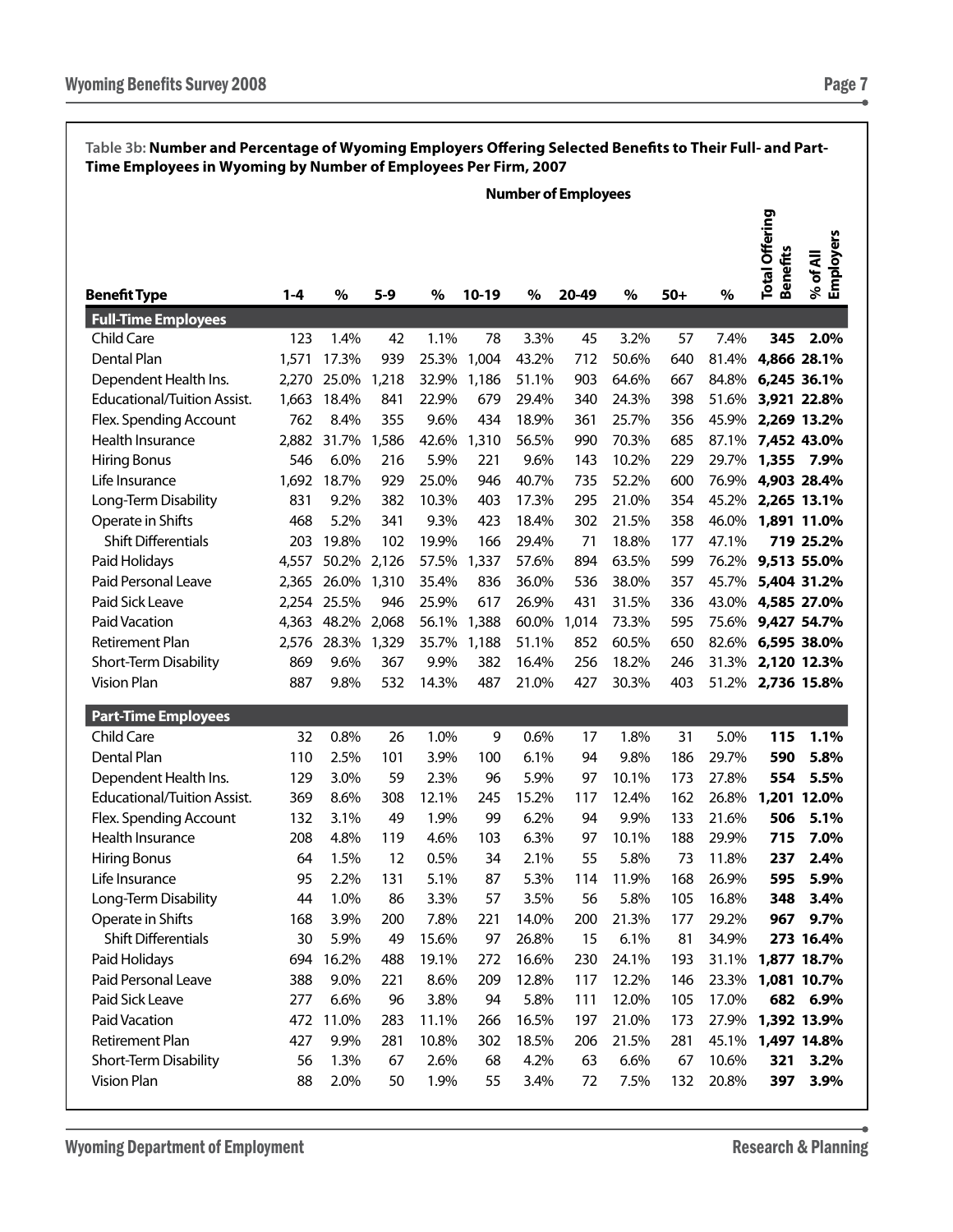#### (Text continued from page 5)

but the pattern still held. Slightly fewer than half (48.2%) of the smallest firms offered paid vacation to full-time employees, and this grew to 75.6% of the largest firms.

For part-time employees of small employers, benefits were the exception rather than the rule. Only 3.0% of the smallest employers provided dependent health insurance to part-time employees. However, as employer size increased, the percentage of employers offering this benefit grew to 27.8%. The percentage of firms offering a retirement plan to their part-time employees ranged from 9.9% of the smallest

employers (1-4 employees) to 45.1% of the largest employers (50+ employees).

In 2007, full-time employees were more likely to be offered health insurance (76.3%) than any other benefit (see Table 4). The second most commonly offered benefit to full-time employees was a retirement plan (75.8%). The most frequently offered benefit to part-time employees in 2007 was a retirement plan (33.1%), followed by paid vacation (28.5%) and paid holidays (27.7%). Health insurance was offered to only 13.4% of part-time employees in 2007, perhaps because of its high cost.

Table 4 also shows the trends over

|                                       | 2003          |                      |                      | 2004          | 2005          |               |               | 2006          |               | 2007          |
|---------------------------------------|---------------|----------------------|----------------------|---------------|---------------|---------------|---------------|---------------|---------------|---------------|
| <b>Benefit Type</b>                   | Full-<br>Time | Part-<br><b>Time</b> | Full-<br><b>Time</b> | Part-<br>Time | Full-<br>Time | Part-<br>Time | Full-<br>Time | Part-<br>Time | Full-<br>Time | Part-<br>Time |
| <b>Child Care</b>                     | 6.3%          | 11.9%                | 8.2%                 | 7.6%          | 5.7%          | 0.4%          | 6.0%          | 1.6%          | 5.7%          | 4.8%          |
| Dental Plan                           | 74.6%         | 11.2%                | 74.7%                | 22.2%         | 67.8%         | 9.4%          | 69.7%         | 11.2%         | 65.3%         | 11.9%         |
| Dependent Health Insurance            | 83.9%         | 15.3%                | 84.6%                | 26.1%         | 74.4%         | 9.6%          | 74.9%         | 11.0%         | 72.8%         | 11.6%         |
| <b>Educational/Tuition Assistance</b> | 50.6%         | 12.3%                | 63.7%                | 36.6%         | 46.6%         | 24.7%         | 47.6%         | 20.7%         | 49.6%         | 20.9%         |
| <b>Flexible Spending Account</b>      | N/A           | N/A                  | 54.1%                | 22.3%         | 45.5%         | 17.7%         | 47.5%         | 18.8%         | 45.6%         | 17.9%         |
| Health Insurance                      | 87.2%         | 15.6%                | 87.9%                | 33.3%         | 78.0%         | 11.3%         | 79.2%         | 12.1%         | 76.3%         | 13.4%         |
| <b>Hiring Bonus</b>                   | 32.8%         | 16.3%                | 20.3%                | 11.0%         | 19.9%         | 5.4%          | 22.5%         | 7.7%          | 27.1%         | 8.7%          |
| Life Insurance                        | 77.6%         | 11.7%                | 76.8%                | 23.5%         | 66.8%         | 8.1%          | 69.7%         | 8.9%          | 67.3%         | 10.0%         |
| Long-Term Disability                  | 34.7%         | 7.3%                 | 56.8%                | 14.2%         | 45.1%         | 5.7%          | 44.1%         | 6.0%          | 40.7%         | 6.2%          |
| Operate in Shifts                     | N/A           | N/A                  | 52.8%                | 51.0%         | 44.8%         | 44.6%         | 44.5%         | 40.7%         | 43.1%         | 30.4%         |
| <b>Shift Differentials</b>            | 41.9%         | 19.8%                | 73.2%                | 50.9%         | 45.8%         | 23.0%         | 49.2%         | 26.3%         | 51.6%         | 22.1%         |
| Paid Holidays                         | 78.1%         | 18.6%                | 79.2%                | 29.6%         | 80.6%         | 25.7%         | 77.7%         | 26.4%         | 73.9%         | 27.7%         |
| Paid Personal Leave                   | 19.9%         | 3.4%                 | 35.5%                | 22.3%         | 33.3%         | 10.2%         | 38.3%         | 13.5%         | 46.6%         | 20.4%         |
| Paid Sick Leave                       | 60.4%         | 13.5%                | 63.0%                | 23.7%         | 51.7%         | 19.7%         | 47.0%         | 17.5%         | 39.1%         | 15.1%         |
| <b>Paid Vacation</b>                  | 89.1%         | 23.1%                | 82.2%                | 35.1%         | 74.8%         | 21.3%         | 76.0%         | 21.8%         | 71.8%         | 28.5%         |
| <b>Retirement Plan</b>                | 79.3%         | 24.1%                | 81.9%                | 42.4%         | 75.2%         | 28.3%         | 77.8%         | 30.8%         | 75.8%         | 33.1%         |
| Short-Term Disability                 | 27.3%         | 7.4%                 | 38.9%                | 11.2%         | 30.8%         | 1.8%          | 31.0%         | 4.0%          | 29.4%         | 4.3%          |
| Vision Plan                           | 30.1%         | 6.5%                 | 47.4%                | 20.7%         | 39.3%         | 4.4%          | 44.3%         | 6.8%          | 45.9%         | 9.9%          |
| N/A - Not applicable.                 |               |                      |                      |               |               |               |               |               |               |               |

**Table 4: Percentage of Full- and Part-Time Employees Offered Selected Benefits in Wyoming, 2003-2007**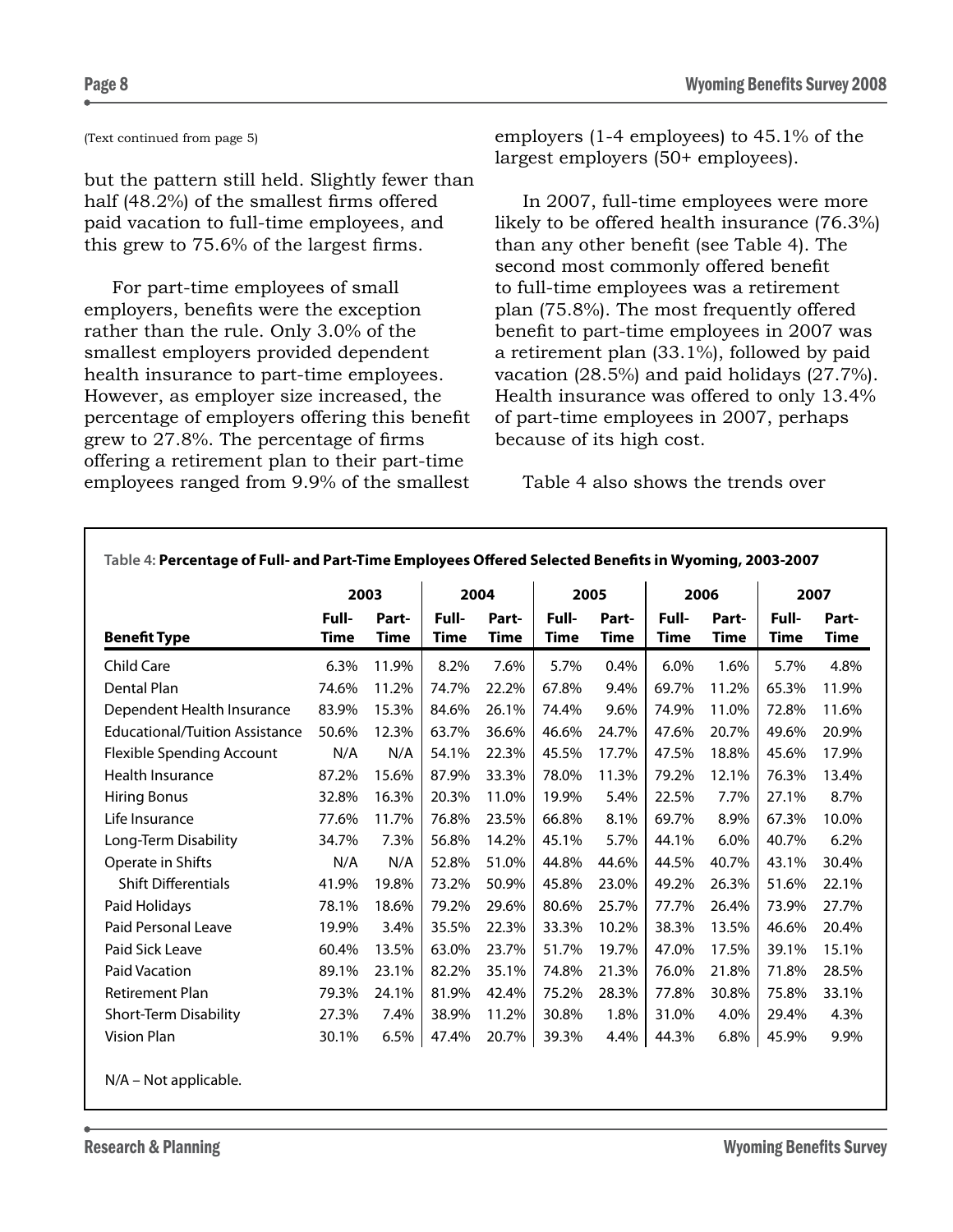



time in the percentage of employees offered benefits. It appears that the percentage of part-time employees offered a retirement plan has been steadily increasing over the past few years (up from 28.3% in 2005 to 33.1% in 2007). From 2006 to 2007 the percentage of full-time employees offered health insurance fell slightly (79.2% in 2006 to 76.3% in 2007), and the percentage offered dependent health insurance also fell (see Figure 5).

Full-time employees were most likely to be offered benefits by the largest employers (see Table 5, page 10). For some key benefits, such as health insurance and retirement plans, employees at large firms were roughly three times as likely to be offered the benefits than workers at the smallest firms. For

health insurance coverage, the percentage of employees offered the benefit increased steadily with firm size from 32.9% at the smallest firms to 90.6% at the largest employers. Only 28.7% of full-time employees at the smallest firms were offered access to a retirement plan, compared to 91.2% of employees at the largest firms.

The number and percentage of employees offered benefits varied widely by industry (see Figure 6, page 11). Clearly some industries offered more generous benefits packages than others. The types of benefits offered by employers may reflect their types of workforce. For example, employers in highly seasonal industries such as construction or leisure & hospitality may be less likely to offer benefits to their employees. On the other hand, employers with stable workforces, such as state & local government and educational & health services, may provide their employees with comprehensive benefits packages. The relationship between turnover and benefits is not always simple. The relationship appears to be negative – when a firm offers benefits, turnover is likely to be lower. However, the relationship may be the result of confounding variables and may run in both directions. One firm may retain employees because of the benefits offered, while another firm might not offer benefits because of high turnover. For a detailed discussion of access to health benefits, see Gallagher, Harris, Hiatt, Leonard, Saulcy, and Shinkle (2005).

Full-time employees in natural resources & mining were more likely to receive benefits than the average for all industries (see Table 6, page 12). An estimated 93.0% of full-time employees in natural resources & mining were offered health insurance and 91.2% were offered dependent health insurance. Both of these proportions were much larger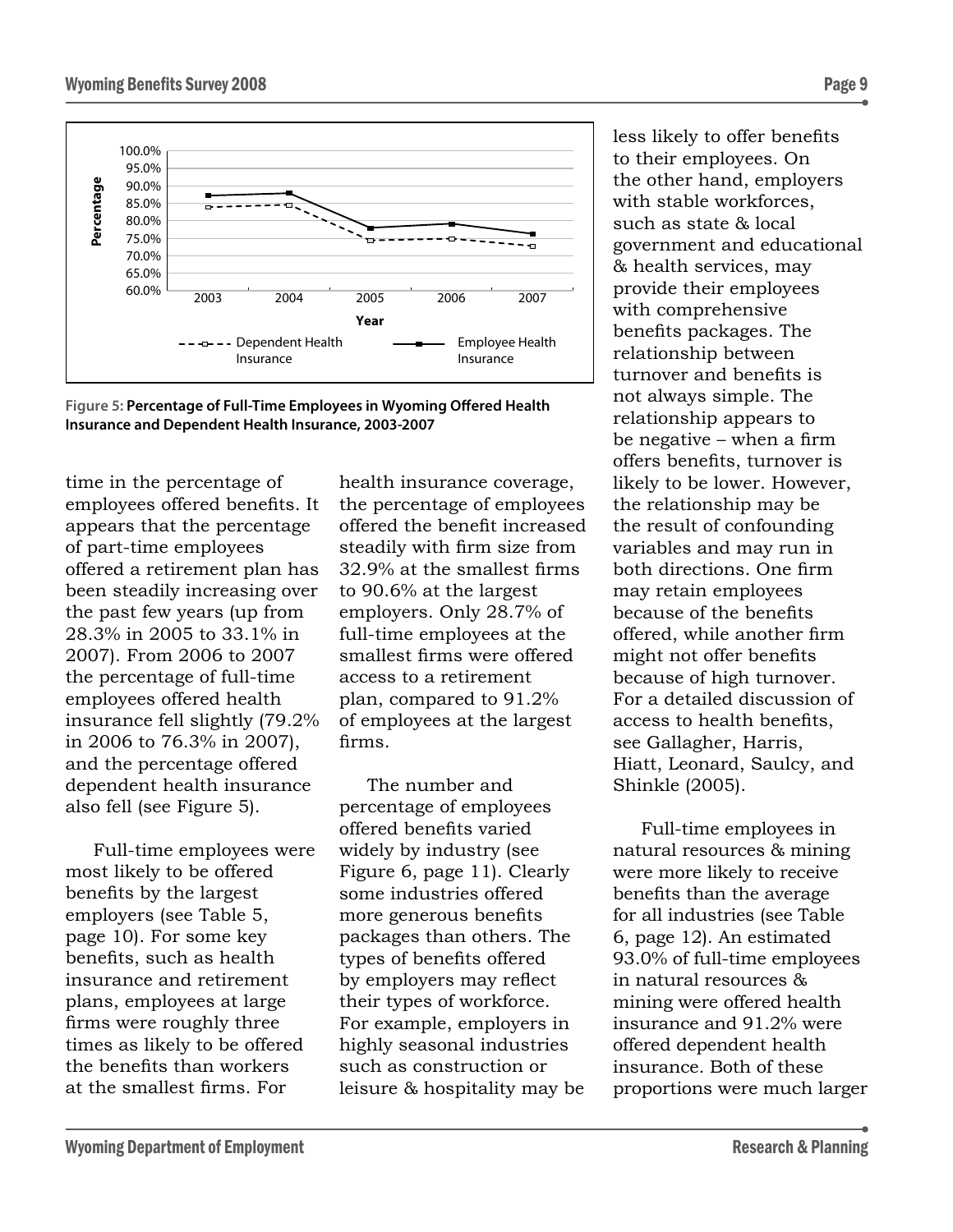#### **Table 5: Percentage of Full- and Part-Time Employees Offered Selected Benefits in Wyoming by Number of Employees Per Firm, 2007**

|                                       | <b>Number of Employees</b> |       |       |             |       |  |
|---------------------------------------|----------------------------|-------|-------|-------------|-------|--|
| <b>Benefit Type</b>                   | $1 - 4$                    | $5-9$ |       | 10-19 20-49 | $50+$ |  |
| <b>Full-Time Employees</b>            |                            |       |       |             |       |  |
| <b>Child Care</b>                     | 1.3%                       | 1.4%  | 3.7%  | 2.9%        | 8.1%  |  |
| Dental Plan                           | 18.1%                      | 29.3% | 50.1% | 56.1%       | 82.1% |  |
| Dependent Health Insurance            | 25.5%                      | 35.3% | 58.1% | 65.6%       | 89.3% |  |
| <b>Educational/Tuition Assistance</b> | 19.9%                      | 23.1% | 30.7% | 27.7%       | 67.5% |  |
| <b>Flexible Spending Account</b>      | 8.5%                       | 16.3% | 23.5% | 32.7%       | 63.0% |  |
| Health Insurance                      | 32.9%                      | 43.3% | 64.9% | 70.4%       | 90.6% |  |
| <b>Hiring Bonus</b>                   | 6.5%                       | 7.4%  | 13.6% | 11.6%       | 40.1% |  |
| Life Insurance                        | 19.3%                      | 29.6% | 48.4% | 56.6%       | 85.7% |  |
| Long-Term Disability                  | 8.6%                       | 14.0% | 22.6% | 23.3%       | 58.4% |  |
| Operate in Shifts                     | 6.2%                       | 12.8% | 17.4% | 20.7%       | 63.9% |  |
| <b>Shift Differentials</b>            | 16.3%                      | 39.7% | 38.9% | 17.9%       | 58.1% |  |
| Paid Holidays                         | 52.9%                      | 62.5% | 65.8% | 69.7%       | 81.0% |  |
| Paid Personal Leave                   | 26.4%                      | 37.1% | 39.1% | 42.8%       | 53.1% |  |
| Paid Sick Leave                       | 25.9%                      | 30.8% | 28.7% | 35.6%       | 45.0% |  |
| <b>Paid Vacation</b>                  | 51.7%                      | 60.2% | 65.4% | 73.7%       | 76.7% |  |
| <b>Retirement Plan</b>                | 28.7%                      | 40.8% | 61.5% | 71.2%       | 91.2% |  |
| Short-Term Disability                 | 9.7%                       | 13.3% | 21.1% | 22.6%       | 38.4% |  |
| Vision Plan                           | 9.5%                       | 18.2% | 27.3% | 35.8%       | 61.1% |  |
|                                       |                            |       |       |             |       |  |
| <b>Part-Time Employees</b>            |                            |       |       |             |       |  |
| Child Care                            | 1.0%                       | 0.6%  | 0.1%  | 2.1%        | 8.3%  |  |
| Dental Plan                           | 1.0%                       | 1.8%  | 3.7%  | 6.7%        | 19.5% |  |
| Dependent Health Insurance            | 1.4%                       | 1.2%  | 3.3%  | 10.6%       | 18.2% |  |
| <b>Educational/Tuition Assistance</b> | 8.4%                       | 6.8%  | 12.2% | 10.4%       | 31.5% |  |
| <b>Flexible Spending Account</b>      | 3.5%                       | 1.4%  | 6.3%  | 7.2%        | 30.0% |  |
| Health Insurance                      | 2.9%                       | 2.9%  | 3.8%  | 10.6%       | 20.7% |  |
| <b>Hiring Bonus</b>                   | 0.8%                       | 0.0%  | 1.4%  | 6.2%        | 14.5% |  |
| Life Insurance                        | 0.7%                       | 2.8%  | 4.1%  | 8.2%        | 15.2% |  |
| Long-Term Disability                  | $0.0\%$                    | 3.2%  | 1.2%  | 2.0%        | 10.3% |  |
| Operate in Shifts                     | 5.4%                       | 11.1% | 18.4% | 29.8%       | 41.8% |  |
| <b>Shift Differentials</b>            | 4.2%                       | 9.3%  | 26.9% | 3.0%        | 26.4% |  |
| Paid Holidays                         | 13.5%                      | 14.6% | 13.0% | 25.6%       | 37.3% |  |
| Paid Personal Leave                   | 6.5%                       | 7.9%  | 12.4% | 11.3%       | 30.1% |  |
| Paid Sick Leave                       | 5.5%                       | 3.4%  | 5.7%  | 11.3%       | 22.8% |  |
| Paid Vacation                         | 9.7%                       | 10.8% | 19.1% | 28.4%       | 37.8% |  |
| Retirement Plan                       | 9.2%                       | 12.3% | 13.8% | 20.4%       | 50.2% |  |
| Short-Term Disability                 | 0.2%                       | 1.9%  | 2.0%  | 4.8%        | 5.9%  |  |
| <b>Vision Plan</b>                    | $0.7\%$                    | 1.1%  | 2.2%  | 4.2%        | 17.1% |  |

than the average across all industries (76.3% and 72.8%, respectively). Employers in natural resources & mining typically pay high wages, and may see offering better-thanaverage benefits packages as a cost-effective alternative to attract these in-demand workers.

A much smaller proportion of employees in the construction sector received benefits than the statewide average. Slightly more than half (50.2%) of full-time employees in construction were offered health insurance, while 55.3% were offered a retirement plan (see Figures 7 and 8, page 13). These figures are approximately 20 percentage points lower than the average. In third and fourth quarter 2007, the construction sector had the second highest turnover rate of all major industries (51.4% and 49.7%, respectively; Leonard, 2008a, 2008b).

Manufacturing employees were more likely to receive access to a retirement plan than the average (80.8% compared to 75.8%). They were also more likely to receive paid holidays (87.5% compared to 73.9%). The percentages of full-time manufacturing employees receiving access to health insurance and dependent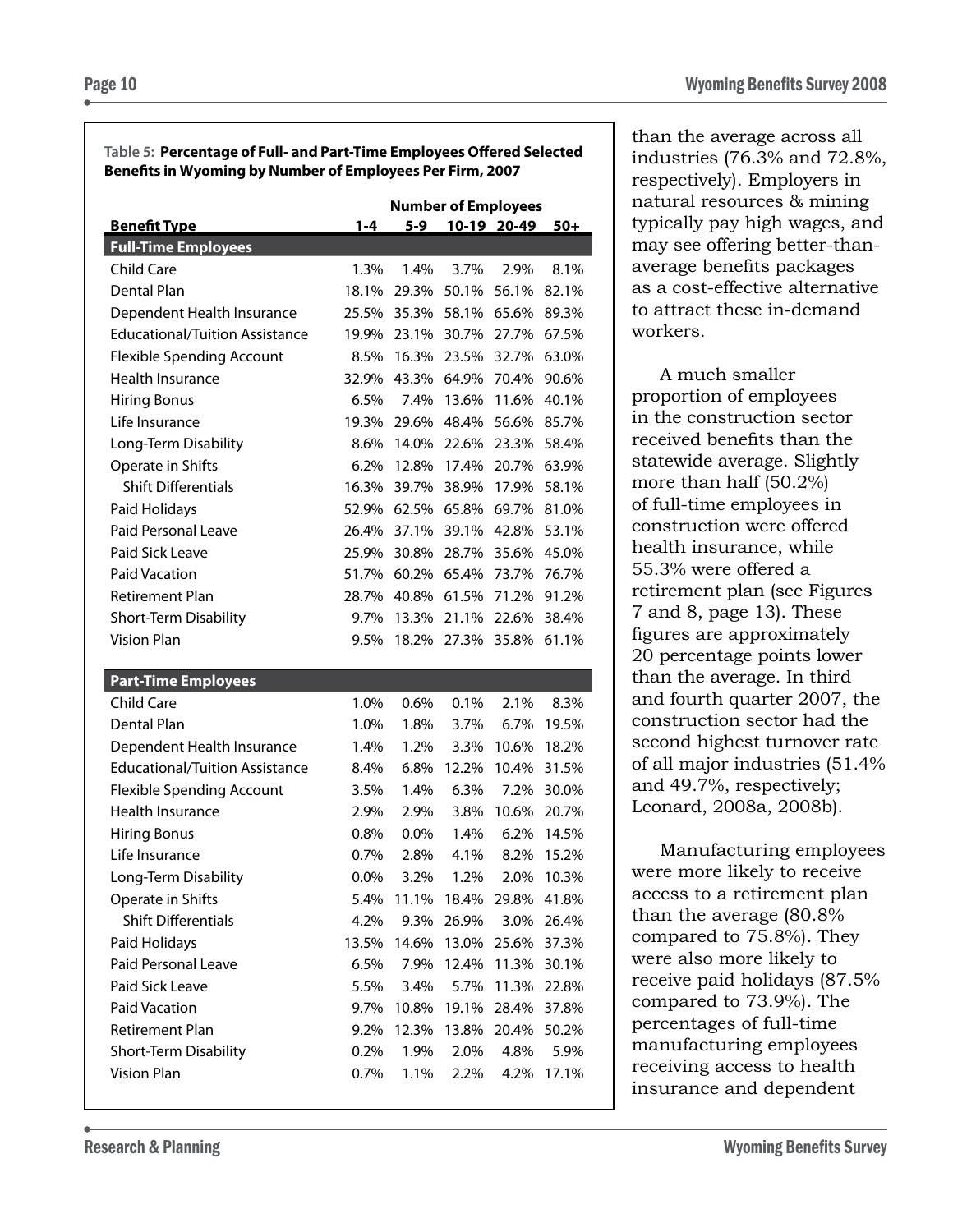

**Figure 6: Number and Percentage of Employees (Full- and Part-Time) in Wyoming Offered Health Insurance by Industry, 2007**

health insurance were similar to the statewide average (75.5% and 71.1%, respectively).

Trade, transportation, & utilities is a large industry that includes a variety of firms from retail stores to trucking companies to electric power plants. In 2007, full-time employees were more likely than average to be offered key benefits such as health insurance (80.6%), dependent health insurance (74.0%), and a retirement plan (80.6%).

Wyoming's information industry is relatively small and stable. Full-time employees in this sector appeared most likely to receive access to many benefits. For example, 97.0% received paid holidays, 95.6% were offered health insurance, and 93.3% were offered dependent health insurance. The turnover rate for this sector in third quarter

2007 was much lower than the statewide average (24.7% compared to 37.2%; Leonard, 2008a), and again in fourth quarter 2007 (22.9% compared to 34.8%; Leonard, 2008b).

Full-time employees in the financial activities sector were more likely to receive benefits than the statewide average. An estimated 92.8% of full-time employees received paid holidays, which was much higher than the average of 73.9%. A higher proportion also were offered health insurance (82.0%) and dependent health insurance (76.8%).

Professional & business services includes a broad group of different employers such as temporary help agencies, engineering firms, landscaping and snow removal companies, and law offices. Generally, employees in

<sup>(</sup>Text continued on page 14)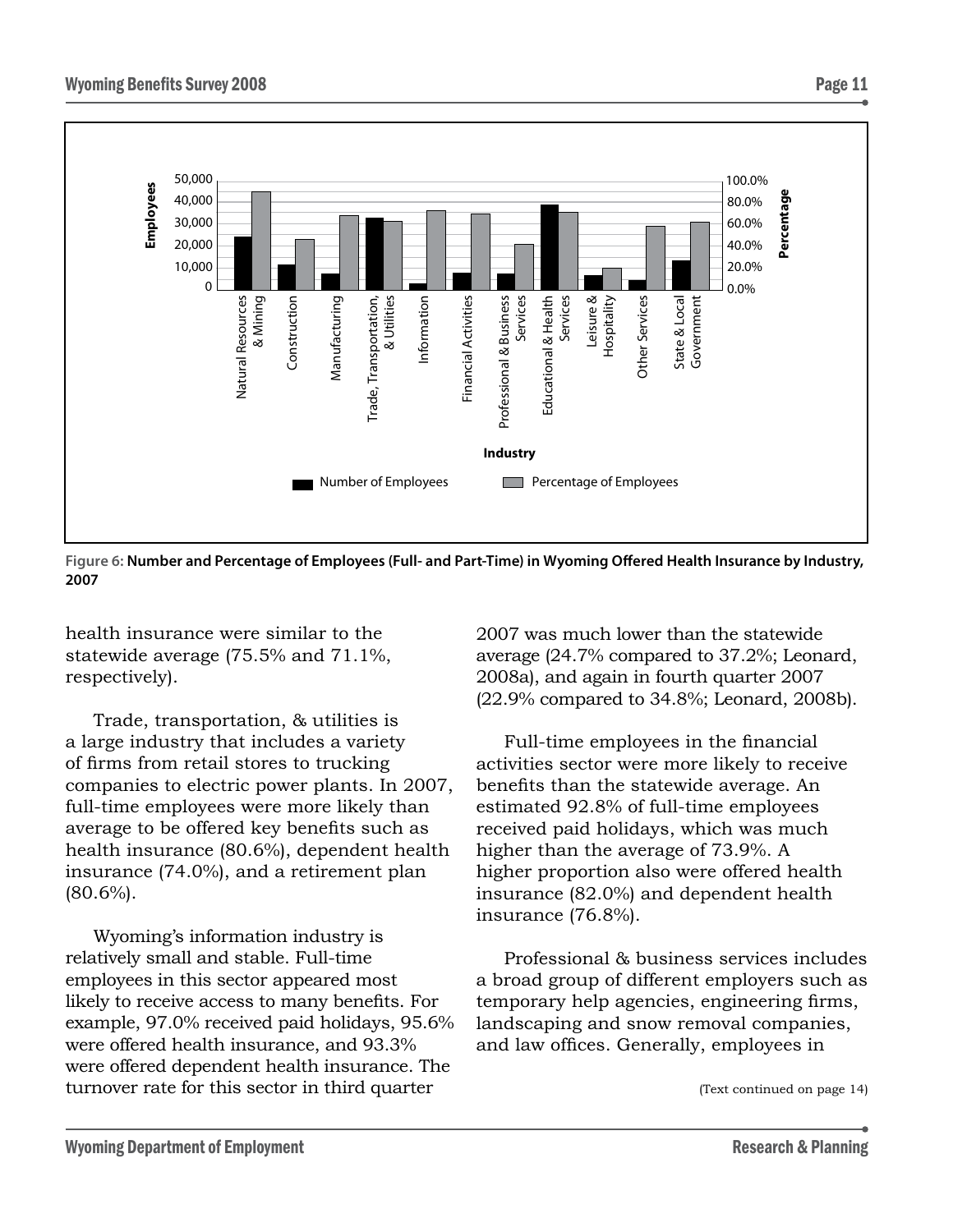| Table 6: Percentage of Full- and Part-Time Employees Offered Selected Benefits in Wyoming by Industry, 2007 |                                                                         |                                                                                |              |               |                                |                                                            |                      |                                            |                                     |                                          |                  |                             |
|-------------------------------------------------------------------------------------------------------------|-------------------------------------------------------------------------|--------------------------------------------------------------------------------|--------------|---------------|--------------------------------|------------------------------------------------------------|----------------------|--------------------------------------------|-------------------------------------|------------------------------------------|------------------|-----------------------------|
|                                                                                                             |                                                                         |                                                                                |              |               |                                | Industry                                                   |                      |                                            |                                     |                                          |                  |                             |
| <b>Benefit Type</b>                                                                                         | <b>All Industries</b>                                                   | Natural Resources &<br>Mining                                                  | Construction | Manufacturing | Trade, Transp.,<br>& Utilities | Information                                                | Financial Activities | <b>Business Services</b><br>Professional & | & Health<br>Educational<br>Services | Leisure & Hospitality                    | Other Services   | State & Local<br>Government |
| <b>Full-Time Employees</b><br>Child Care                                                                    | 5.7%                                                                    | 3.7%                                                                           |              | 1.3% 10.6%    | 6.8%                           | $0.0\%$                                                    | 5.6%                 |                                            | 2.1% 10.3%                          | $0.0\%$                                  | 4.5%             | 7.5%                        |
| Dental Plan                                                                                                 | 65.3% 89.8% 38.7% 52.2% 68.8% 84.2% 72.1% 49.5% 71.7% 29.4% 65.4% 86.3% |                                                                                |              |               |                                |                                                            |                      |                                            |                                     |                                          |                  |                             |
| Dependent Health Insurance                                                                                  | 72.8% 91.2% 46.9% 71.1% 74.0% 93.3% 76.8% 55.4% 88.5% 33.5% 68.5% 86.1% |                                                                                |              |               |                                |                                                            |                      |                                            |                                     |                                          |                  |                             |
| <b>Educational/Tuition Assistance</b>                                                                       | 49.6% 61.0% 20.9% 30.8% 44.1% 65.2% 56.5% 46.5% 77.3%                   |                                                                                |              |               |                                |                                                            |                      |                                            |                                     |                                          | 2.6% 36.7% 78.3% |                             |
| <b>Flexible Spending Account</b>                                                                            | 45.6% 75.3% 10.2% 30.9% 42.5% 19.7% 48.2% 29.2% 75.5% 10.9% 28.4% 53.7% |                                                                                |              |               |                                |                                                            |                      |                                            |                                     |                                          |                  |                             |
| Health Insurance                                                                                            | 76.3% 93.0% 50.2% 75.5% 80.6% 95.6% 82.0% 60.5% 90.3% 35.7% 74.9% 87.3% |                                                                                |              |               |                                |                                                            |                      |                                            |                                     |                                          |                  |                             |
| <b>Hiring Bonus</b>                                                                                         | <b>27.1%</b> 42.0%                                                      |                                                                                |              |               | 3.0% 28.1% 26.5%               |                                                            |                      |                                            |                                     | 2.1% 20.1% 19.6% 50.6% 23.1% 14.7%       |                  | 8.5%                        |
| Life Insurance                                                                                              | 67.3% 89.7% 36.8% 62.5% 67.4% 82.7% 71.3% 43.1% 86.9% 27.9% 54.1% 85.9% |                                                                                |              |               |                                |                                                            |                      |                                            |                                     |                                          |                  |                             |
| Long-Term Disability                                                                                        | <b>40.7%</b> 74.8%                                                      |                                                                                |              |               |                                | 4.7% 33.8% 29.4% 50.8% 62.1% 32.8% 65.9%                   |                      |                                            |                                     |                                          | 7.7% 32.4% 40.6% |                             |
| Operate in Shifts                                                                                           | 43.1% 70.6%                                                             |                                                                                |              |               | 1.6% 48.1% 36.2% 28.9%         |                                                            |                      |                                            |                                     | 8.5% 9.8% 63.2% 48.5% 31.9% 76.5%        |                  |                             |
| <b>Shift Differentials</b>                                                                                  |                                                                         | 51.6% 44.9% 37.7% 46.3% 62.9%                                                  |              |               |                                |                                                            |                      |                                            |                                     | 1.8% 39.5% 65.9% 70.0% 12.7% 88.1% 33.3% |                  |                             |
| Paid Holidays                                                                                               | 73.9% 70.7% 44.1% 87.5% 79.4% 97.0% 92.8% 81.2% 79.7% 36.5% 79.0% 99.8% |                                                                                |              |               |                                |                                                            |                      |                                            |                                     |                                          |                  |                             |
| Paid Personal Leave                                                                                         | 46.6% 45.2% 23.0% 40.1% 38.6% 27.2% 62.1% 45.4% 82.6% 28.5% 47.0% 33.5% |                                                                                |              |               |                                |                                                            |                      |                                            |                                     |                                          |                  |                             |
| Paid Sick Leave                                                                                             |                                                                         | <b>39.1%</b> 26.3% 10.2% 20.6% 33.3% 75.0% 54.9% 28.1% 64.7% 17.2% 36.0% 82.1% |              |               |                                |                                                            |                      |                                            |                                     |                                          |                  |                             |
| Paid Vacation                                                                                               | 71.8% 82.9% 53.4% 90.1% 77.4% 92.6% 58.3% 51.9% 68.4% 63.4% 74.9% 88.9% |                                                                                |              |               |                                |                                                            |                      |                                            |                                     |                                          |                  |                             |
| Retirement Plan                                                                                             | 75.8% 88.8% 55.3% 80.8% 80.6% 83.3% 79.7% 64.4% 91.8% 26.4% 68.8% 85.4% |                                                                                |              |               |                                |                                                            |                      |                                            |                                     |                                          |                  |                             |
| Short-Term Disability                                                                                       | 29.4% 60.1% 11.1% 42.5% 26.9% 53.8% 15.8% 29.6% 25.7% 10.0% 36.2% 35.8% |                                                                                |              |               |                                |                                                            |                      |                                            |                                     |                                          |                  |                             |
| <b>Vision Plan</b>                                                                                          | 45.9% 56.4% 25.0% 27.6% 54.1% 53.8% 34.3% 28.4% 63.8% 12.1% 33.0% 63.5% |                                                                                |              |               |                                |                                                            |                      |                                            |                                     |                                          |                  |                             |
| <b>Part-Time Employees</b>                                                                                  |                                                                         |                                                                                |              |               |                                |                                                            |                      |                                            |                                     |                                          |                  |                             |
| Child Care                                                                                                  | 4.8%                                                                    | 0.0%                                                                           | 0.0%         | 0.0%          | 0.0%                           | 0.0%                                                       | 0.6%                 |                                            | 2.2% 14.2%                          |                                          | 0.0% 17.7%       | 6.8%                        |
| Dental Plan                                                                                                 | 11.9%                                                                   | 4.6%                                                                           | 6.8%         | 0.0%          | 9.1%                           |                                                            | 7.4% 10.6%           |                                            | 2.3% 27.4%                          |                                          | 7.2% 17.6%       | 4.1%                        |
| Dependent Health Insurance                                                                                  | 11.6%                                                                   | 3.7%                                                                           | 0.5%         | 0.0%          | 3.0%                           | 5.3%                                                       | 9.9%                 |                                            | 2.7% 30.0%                          |                                          | 8.6% 13.8%       | 3.9%                        |
| <b>Educational/Tuition Assistance</b>                                                                       | 20.9%                                                                   | 9.8%                                                                           | 7.5%         |               |                                | 5.2% 13.2% 15.1% 28.5% 11.7% 56.1%                         |                      |                                            |                                     |                                          | 3.6% 11.6% 16.4% |                             |
| Flexible Spending Account                                                                                   | 17.9%                                                                   | 6.4%                                                                           | 0.0%         |               | 0.5% 17.7%                     |                                                            | 0.3% 18.5%           |                                            | 5.3% 49.6%                          | 1.9%                                     | 7.7%             | 9.6%                        |
| Health Insurance                                                                                            | 13.4%                                                                   | 5.5%                                                                           | 6.7%         |               | 0.0% 10.4%                     |                                                            | 5.3% 12.2%           |                                            | 3.5% 30.5%                          |                                          | 8.7% 14.5%       | 4.3%                        |
| <b>Hiring Bonus</b>                                                                                         | 8.7%                                                                    | 3.7%                                                                           | 0.0%         | 0.0%          | 3.0%                           | 0.0%                                                       | 2.8%                 |                                            | 7.5% 17.5% 11.2%                    |                                          | 3.8%             | 0.2%                        |
| Life Insurance                                                                                              | 10.0%                                                                   | 4.5%                                                                           | 2.8%         | 2.0%          | 2.3%                           | 2.4%                                                       | 9.5%                 |                                            | 4.8% 25.9%                          | 6.9%                                     | 5.1%             | 5.8%                        |
| Long-Term Disability                                                                                        | 6.2%                                                                    | 2.7%                                                                           | 0.0%         | 0.0%          | 0.8%                           | 3.9%                                                       | 6.7%                 |                                            | 2.6% 22.1%                          | 0.4%                                     | 1.8%             | 1.6%                        |
| Operate in Shifts                                                                                           | 30.4%<br>22.1% 25.0% 22.8% 44.4% 14.3%                                  | 3.6%                                                                           |              | 1.4% 14.1%    |                                | 8.4% 26.7%                                                 | 0.0%<br>0.0%         |                                            |                                     | 5.8% 56.3% 25.7% 29.0% 67.1%             | 8.9% 30.1% 16.2% |                             |
| <b>Shift Differentials</b>                                                                                  | 27.7% 28.4%                                                             |                                                                                | 6.7%         |               |                                | $0.0\%$<br>7.2% 35.1% 17.5% 17.8% 14.7% 45.8% 18.9%        |                      |                                            | 1.6% 38.5%                          |                                          |                  | 9.9% 22.0%                  |
| Paid Holidays<br>Paid Personal Leave                                                                        | 20.4%                                                                   | 1.0%                                                                           | 6.7%         |               | 2.5% 14.7%                     |                                                            | 8.0% 27.9%           |                                            | 6.0% 53.0%                          |                                          | 7.6% 22.1%       | 5.5%                        |
| Paid Sick Leave                                                                                             | 15.1%                                                                   | 1.0%                                                                           | 0.5%         |               | 3.4% 19.6%                     |                                                            | 4.5% 11.4%           |                                            | 6.5% 38.4%                          | 0.3%                                     | $3.0\%$          | 9.2%                        |
| Paid Vacation                                                                                               | 28.5%                                                                   | 9.3%                                                                           |              |               |                                | 2.4% 17.3% 38.4% 14.3% 11.7% 12.2% 43.3% 25.3% 11.1% 17.1% |                      |                                            |                                     |                                          |                  |                             |
| Retirement Plan                                                                                             | 33.1%                                                                   | 16.2%                                                                          |              |               |                                | 8.7% 23.9% 35.1% 17.6% 32.8% 14.2% 69.0% 15.8% 33.6% 16.6% |                      |                                            |                                     |                                          |                  |                             |
| Short-Term Disability                                                                                       | 4.3%                                                                    | 4.8%                                                                           | 0.5%         | 0.8%          | 0.3%                           | 5.8%                                                       | 1.8%                 |                                            | 2.0% 11.4%                          |                                          | 1.6% 17.9%       | 1.7%                        |
| <b>Vision Plan</b>                                                                                          | 9.9%                                                                    | 3.6%                                                                           | 0.7%         | 0.0%          | 8.3%                           | 7.4%                                                       | 5.0%                 |                                            | 1.6% 25.4%                          | 5.2%                                     | 8.7%             | 2.9%                        |
|                                                                                                             |                                                                         |                                                                                |              |               |                                |                                                            |                      |                                            |                                     |                                          |                  |                             |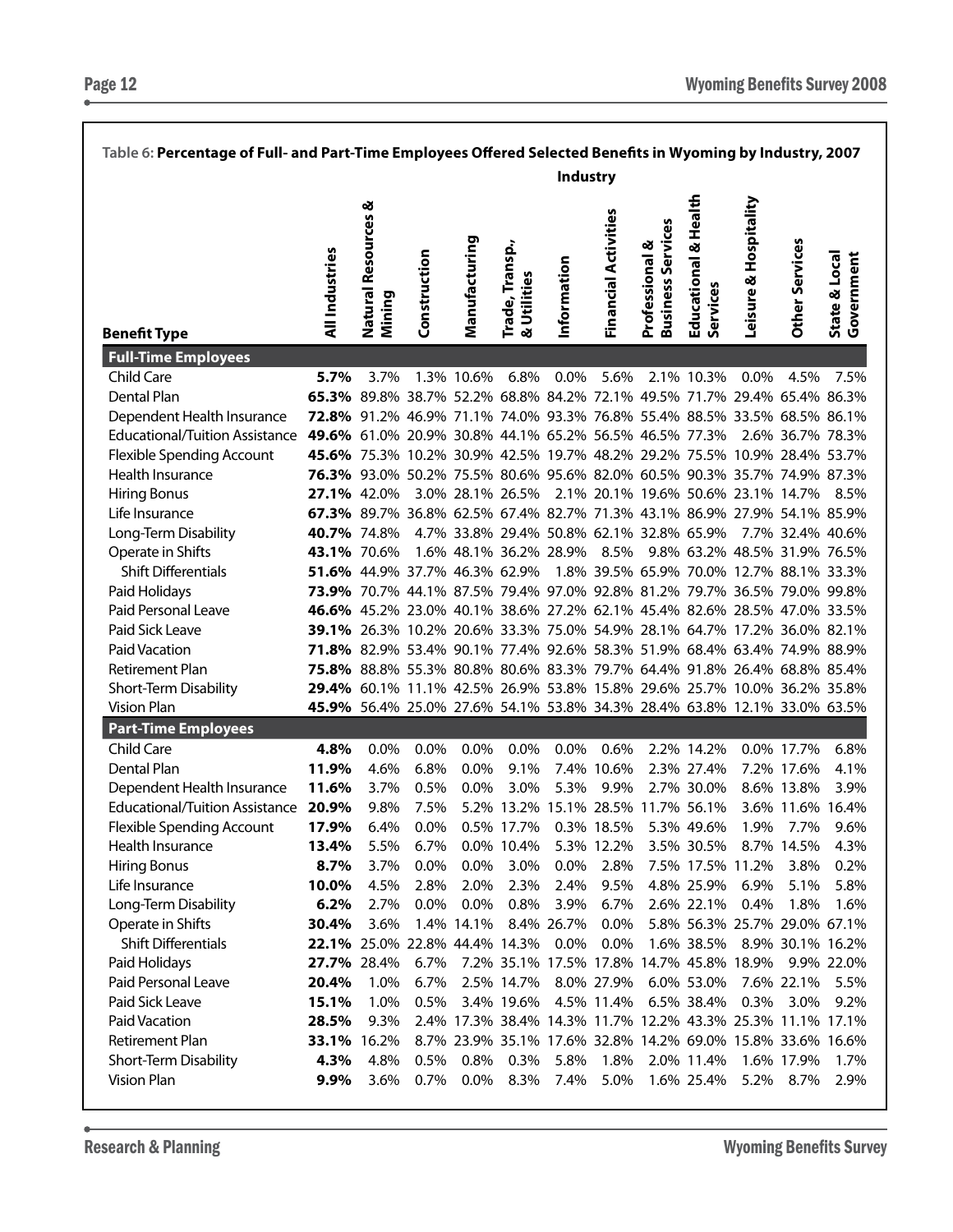

**Figure 7: Percentage of Wyoming Employers Offering and Percentage of Full-Time Workers Offered Health Insurance by Industry, 2007**



**Figure 8: Percentage of Wyoming Employers Offering and Percentage of Full-Time Workers Offered a Retirement Plan by Industry, 2007**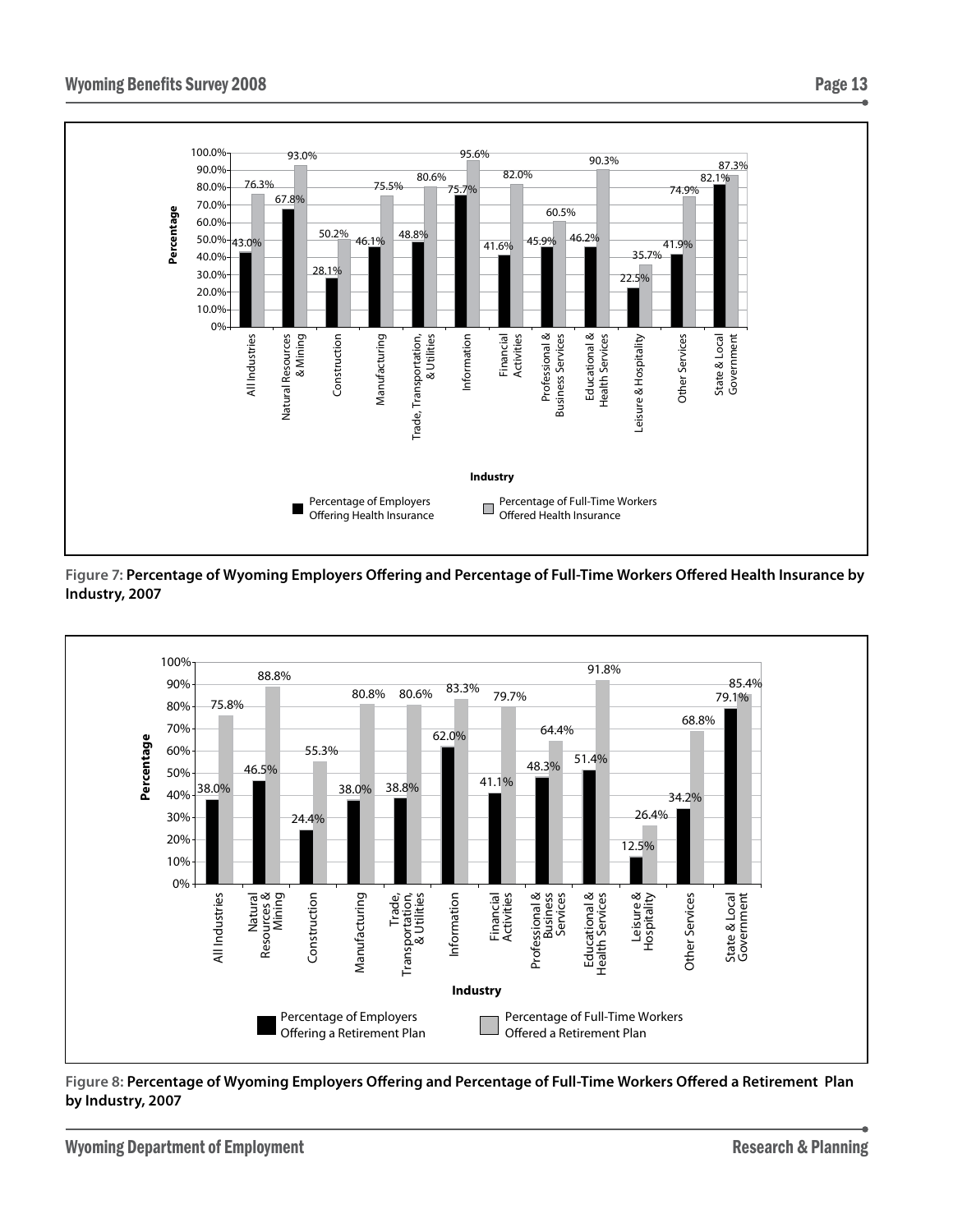#### (Text continued from page 11)

this sector were less likely to be offered benefits than the statewide average. This may reflect the fact that many firms in the sector were small. Approximately threefifths of full-time employees (60.5%) in professional & business services were offered health insurance and 55.4% were offered dependent health insurance.

Educational & health services includes both public and private employers, such as school districts, hospitals, doctors' offices, and colleges and universities. Some of these employers are very large, while others are quite small. Overall, employees in this sector were very likely to be offered benefits. For example, 90.3% of full-time employees were offered health insurance and 88.5% were offered dependent health insurance. More than 9 of 10 (91.8%) were offered a retirement plan. Even among part-time employees, 69.0% were offered a retirement plan, and 30.5% were offered health insurance.

Leisure & hospitality is a highly seasonal industry in Wyoming. In third and fourth quarter 2007, it had the highest turnover rate of all major industries (58.4% and 55.8%, respectively; Leonard, 2008a, 2008b). Not surprisingly, a much smaller proportion of its employees were offered benefits. Slightly more than one-quarter of full-time employees (26.4%) in this sector were offered a retirement plan, while only 35.7% were offered health insurance. The only benefit that more than half of full-time leisure & hospitality employees were offered was paid vacation (63.4%).

Other services includes such diverse employers as automotive repair services, hair salons, membership organizations, and commercial laundries. Full-time employees in this sector were slightly less likely than the statewide average to be offered various benefits. An estimated 74.9% of full-time employees in other services were offered health insurance, compared to the statewide average of 76.3%.

Full-time employees of state and local government were very likely to be offered benefits. Paid holidays were provided to 99.8% of full-time employees in this sector. Health insurance and dependent health insurance were offered to 87.3% and 86.1% of full-time employees, respectively.

Table 7 (see page 15) provides detail on the type of retirement plan offered to employees. There are two basic types of retirement plans: defined contribution and defined benefit. In a defined-contribution plan, employers and/or employees make specific contributions (3% of wages each pay period, for example). Benefits are a function of contributions and the performance of various investment options. In many cases, defined-contribution plans are designed to be flexible (within certain limits, employees choose how much to contribute and how their contributions will be invested) and portable (separating employees can roll over their balances to an IRA or a new employer's plan).

In contrast, defined-benefit plans provide benefits determined by a set formula, often based on years of service and highest salary. Some employers offer both a defined-benefit plan and a defined-contribution plan.

Of full-time employees offered a retirement plan, approximately one-third (33.0%) were offered a defined-benefit plan and almost 9 of 10 (87.2%) were offered a defined-contribution plan. These percentages varied greatly across industries.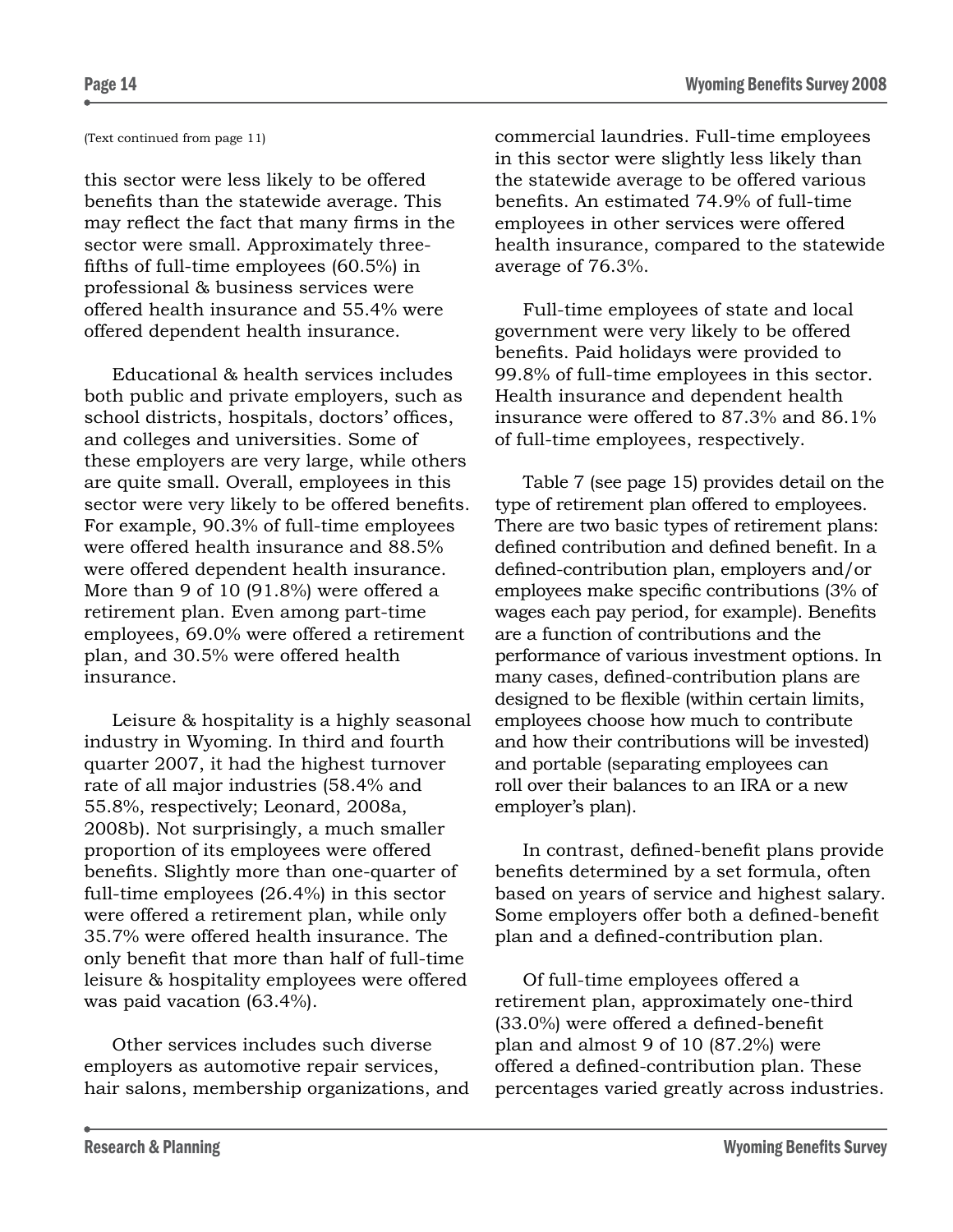| Table 7: Of Employees Offered a Retirement Plan, Percentage of Employees Offered a Defined-Contribution or<br>Defined-Benefit Retirement Plan in Wyoming by Industry, 2007 |                       |                                     |                     |               |                                      |                 |                                                                   |                                                    |                                  |                       |                |                             |
|----------------------------------------------------------------------------------------------------------------------------------------------------------------------------|-----------------------|-------------------------------------|---------------------|---------------|--------------------------------------|-----------------|-------------------------------------------------------------------|----------------------------------------------------|----------------------------------|-----------------------|----------------|-----------------------------|
|                                                                                                                                                                            |                       |                                     |                     |               |                                      | <b>Industry</b> |                                                                   |                                                    |                                  |                       |                |                             |
| <b>Retirement Plan Type</b>                                                                                                                                                | <b>All Industries</b> | ళ<br>Resources<br>Natural<br>Mining | Construction        | Manufacturing | త<br>Transp.,<br>Utilities<br>Trade, | Information     | Financial Activities                                              | စိ<br>Service<br>Professional &<br><b>Business</b> | Educational & Health<br>Services | Leisure & Hospitality | Other Services | State & Local<br>Government |
| <b>Full-Time Employees</b>                                                                                                                                                 |                       |                                     |                     |               |                                      |                 |                                                                   |                                                    |                                  |                       |                |                             |
| <b>Defined-Contribution Plan</b>                                                                                                                                           | 87.2%                 |                                     |                     |               |                                      |                 | 98.1% 87.3% 87.6% 94.2% 97.9% 94.7% 98.3% 72.7% 93.3% 97.3% 71.3% |                                                    |                                  |                       |                |                             |
| <b>Employer Paid Only</b>                                                                                                                                                  | 11.5%                 | 15.7%                               | 7.8%                | 2.4%          | 8.6%                                 | 32.2%           | 1.6%                                                              | 5.6%                                               | 20.2%                            | 1.2%                  | 17.5%          | 7.0%                        |
| <b>Employee Paid Only</b>                                                                                                                                                  | 17.6%                 | 8.9%                                | 17.4%               | 2.4%          | 12.1%                                | 10.5%           | 8.3%                                                              | 5.4%                                               | 28.1%                            | 4.8%                  | 3.3%           | 71.0%                       |
| Paid Jointly                                                                                                                                                               | 70.9%                 | 75.4%                               | 74.8%               | 95.2%         | 79.3%                                | 57.3%           | 90.1%                                                             | 89.0%                                              | 51.7%                            | 94.0%                 | 79.2%          | 22.0%                       |
| <b>Defined-Benefit Plan</b>                                                                                                                                                | 33.0%                 | 31.0%                               | 8.3%                | 12.1%         | 21.3%                                | 8.4%            | 14.1%                                                             | 1.5%                                               | 57.5%                            | $0.0\%$               |                | 6.9% 89.8%                  |
| <b>Employer Paid Only</b>                                                                                                                                                  | 90.0%                 |                                     | 99.7% 100.0% 100.0% |               | 97.0%                                |                 | 93.3% 100.0%                                                      | 77.0%                                              | 98.9%                            | 0.0%                  | 92.6%          | 61.2%                       |
| <b>Employee Paid Only</b>                                                                                                                                                  | 0.8%                  | 0.0%                                | $0.0\%$             | 0.0%          | 0.0%                                 | 0.0%            | $0.0\%$                                                           | 0.0%                                               | 0.0%                             | 0.0%                  | 3.7%           | 3.4%                        |
| Paid Jointly                                                                                                                                                               | 9.2%                  | 0.3%                                | 0.0%                | $0.0\%$       | 3.0%                                 | 6.7%            | $0.0\%$                                                           | 23.0%                                              | 1.1%                             | 0.0%                  | 3.7%           | 35.4%                       |
| Note: Percentages may not add to 100.0% due to rounding.                                                                                                                   |                       |                                     |                     |               |                                      |                 |                                                                   |                                                    |                                  |                       |                |                             |

For example, in state and local government, 89.8% of full-time employees who were offered a retirement plan were offered a defined-benefit plan. Defined-benefit plans were also fairly common in education & health services (57.5%).

Defined-benefit retirement plans were more commonly offered to the employees of large firms than small firms (see Table 8, page 16). Among full-time employees of large firms who were offered access to a retirement plan, 42.9% were offered a defined-benefit plan. Figure 9 (see page 16) shows that across all size classes, more than 90% of employers who offered a retirement plan offered a defined-contribution plan.

The average percentage of employees who were offered and chose to enroll in insurance and retirement plans is shown in Table 9 (see page 17). Slightly more than three-quarters (76.6%) of full-time employees who were eligible chose to enroll in health insurance, but a much smaller percentage (46.3%) enrolled their dependents. The highest enrollment rate for full-time workers was for defined-benefit retirement plans (97.2%). In many cases employees may be automatically enrolled in a defined-benefit plan. Figure 10 (see page 17) shows that enrollment rates for definedbenefit retirement plans increased for both full- and part-time workers from 2006 to 2007.

Part-time employees were most likely to enroll in long-term disability insurance (87.5%), a defined-benefit retirement plan (82.0%), and life insurance (75.9%).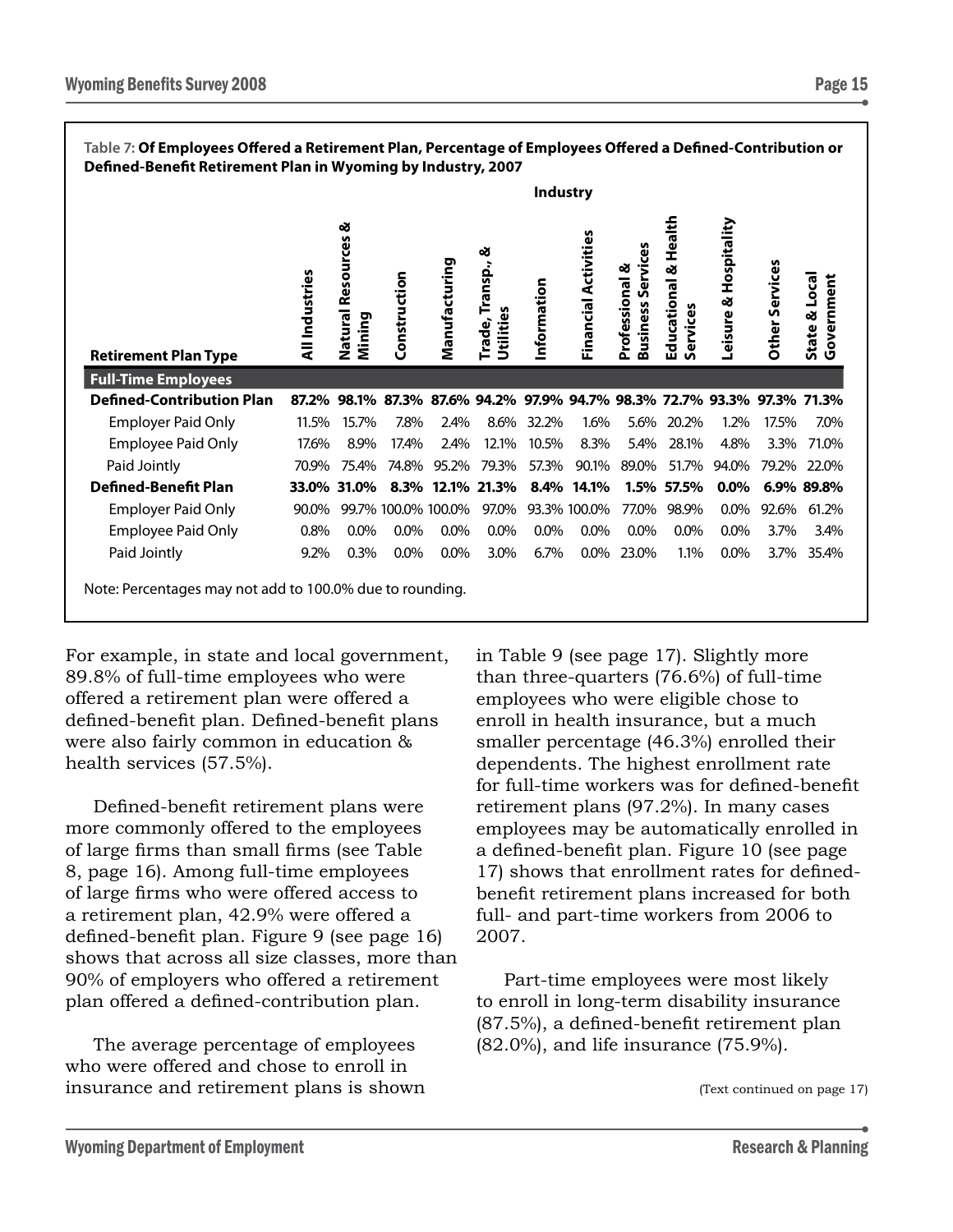|                                  |              | <b>Number of Employees</b> |       |         |         |       |  |  |  |
|----------------------------------|--------------|----------------------------|-------|---------|---------|-------|--|--|--|
| <b>Retirement Plan Type</b>      | <b>Total</b> | 1-4                        | $5-9$ | $10-19$ | 20-49   | $50+$ |  |  |  |
| <b>Full-Time Employees</b>       |              |                            |       |         |         |       |  |  |  |
| <b>Defined-Contribution Plan</b> | 87.2%        | 90.6%                      | 88.1% | 90.1%   | 87.6%   | 86.5% |  |  |  |
| <b>Employer Paid Only</b>        | 11.5%        | 19.6%                      | 12.8% | 15.7%   | 8.6%    | 11.2% |  |  |  |
| <b>Employee Paid Only</b>        | 17.6%        | 11.9%                      | 5.7%  | 8.5%    | 9.8%    | 21.6% |  |  |  |
| Paid Jointly                     | 70.9%        | 68.5%                      | 81.4% | 75.8%   | 81.6%   | 67.1% |  |  |  |
| <b>Defined-Benefit Plan</b>      | 33.0%        | $9.7\%$                    | 7.4%  | 9.4%    | 13.3%   | 42.9% |  |  |  |
| <b>Employer Paid Only</b>        | 90.0%        | 82.6%                      | 78.9% | 95.8%   | 87.1%   | 90.2% |  |  |  |
| <b>Employee Paid Only</b>        | 0.8%         | 2.4%                       | 0.0%  | $0.0\%$ | $0.0\%$ | 0.9%  |  |  |  |
| Paid Jointly                     | 9.2%         | 15.0%                      | 21.1% | 4.2%    | 12.9%   | 8.9%  |  |  |  |
| <b>Part-Time Employees</b>       |              |                            |       |         |         |       |  |  |  |
| <b>Defined-Contribution Plan</b> | 65.7%        | 78.7%                      | 70.5% | 78.2%   | 66.4%   | 64.3% |  |  |  |
| Employer Paid Only               | 15.0%        | 17.7%                      | 13.2% | 11.5%   | 19.9%   | 14.9% |  |  |  |
| <b>Employee Paid Only</b>        | 25.0%        | 3.0%                       | 0.7%  | 18.8%   | 14.0%   | 28.5% |  |  |  |
| Paid Jointly                     | 60.0%        | 79.3%                      | 86.0% | 69.7%   | 66.1%   | 56.7% |  |  |  |
| <b>Defined-Benefit Plan</b>      | 27.4%        | 7.0%                       | 10.2% | 2.9%    | 10.8%   | 32.5% |  |  |  |
| <b>Employer Paid Only</b>        | 75.7%        | 16.2%                      | 5.6%  | 91.3%   | 66.4%   | 77.5% |  |  |  |
| <b>Employee Paid Only</b>        | 0.0%         | 0.0%                       | 0.0%  | 0.0%    | $0.0\%$ | 0.0%  |  |  |  |
| Paid Jointly                     | 24.3%        | 83.8%                      | 94.4% | 8.7%    | 33.6%   | 22.5% |  |  |  |

**Table 8: Of Employees Offered a Retirement Plan, Percentage of Employees Offered a Defined-Contribution or Defined-Benefit Retirement Plan in Wyoming by Number of Employees Per Firm, 2007**

Note: Totals may not add to 100.0% due to rounding.



**Figure 9: Percentage of Wyoming Employers Offering and Full-Time Workers Offered Retirement Benefits by Employer Size, 2007**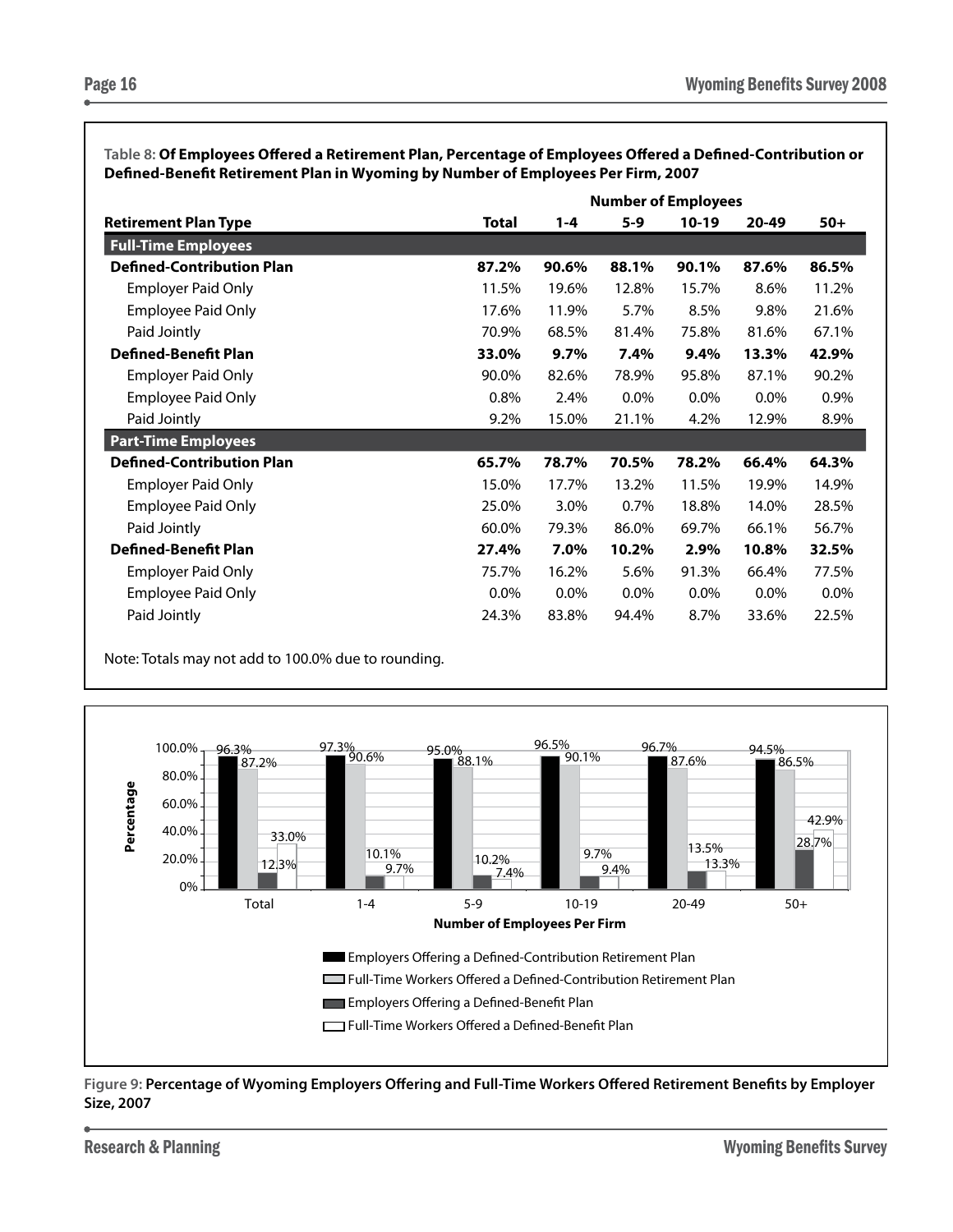(Text continued from page 15)

Table 10 (see page 18) addresses the important question of who pays for employer-provided health insurance. In 2007, the employer paid the full cost of health insurance for slightly more than half (50.3%) of full-time workers. For dependent health insurance, it was far more common for the premiums to be jointly paid (49.6%). An estimated 59.0% of part-time employees paid jointly for their health

**Table 9: Average Percentage of Wyoming Employees Who are Offered Insurance and Retirement Plans and Chose to Enroll, 2007**

|                              | <b>Full-Time</b> | <b>Part-Time</b> |
|------------------------------|------------------|------------------|
| <b>Enrolled Benefit</b>      | Mean             | Mean             |
| Dependent Health Insurance   | 46.3%            | 16.6%            |
| Dental Plan                  | 75.4%            | 33.9%            |
| Health Insurance             | 76.6%            | 32.0%            |
| Life Insurance               | 86.6%            | 75.9%            |
| Long-Term Disability         | 80.8%            | 87.5%            |
| Retirement                   |                  |                  |
| Defined Contribution         | 60.9%            | 29.1%            |
| Defined Benefit              | 97.2%            | 82.0%            |
| <b>Short-Term Disability</b> | 72.1%            | 65.4%            |
| Vision Plan                  | 64.9%            | 35.3%            |
|                              |                  |                  |



#### **Figure 10: Average Percentage of Wyoming Employees Who Were Offered Insurance and Retirement Plans and Who Chose to Enroll, 2006 and 2007**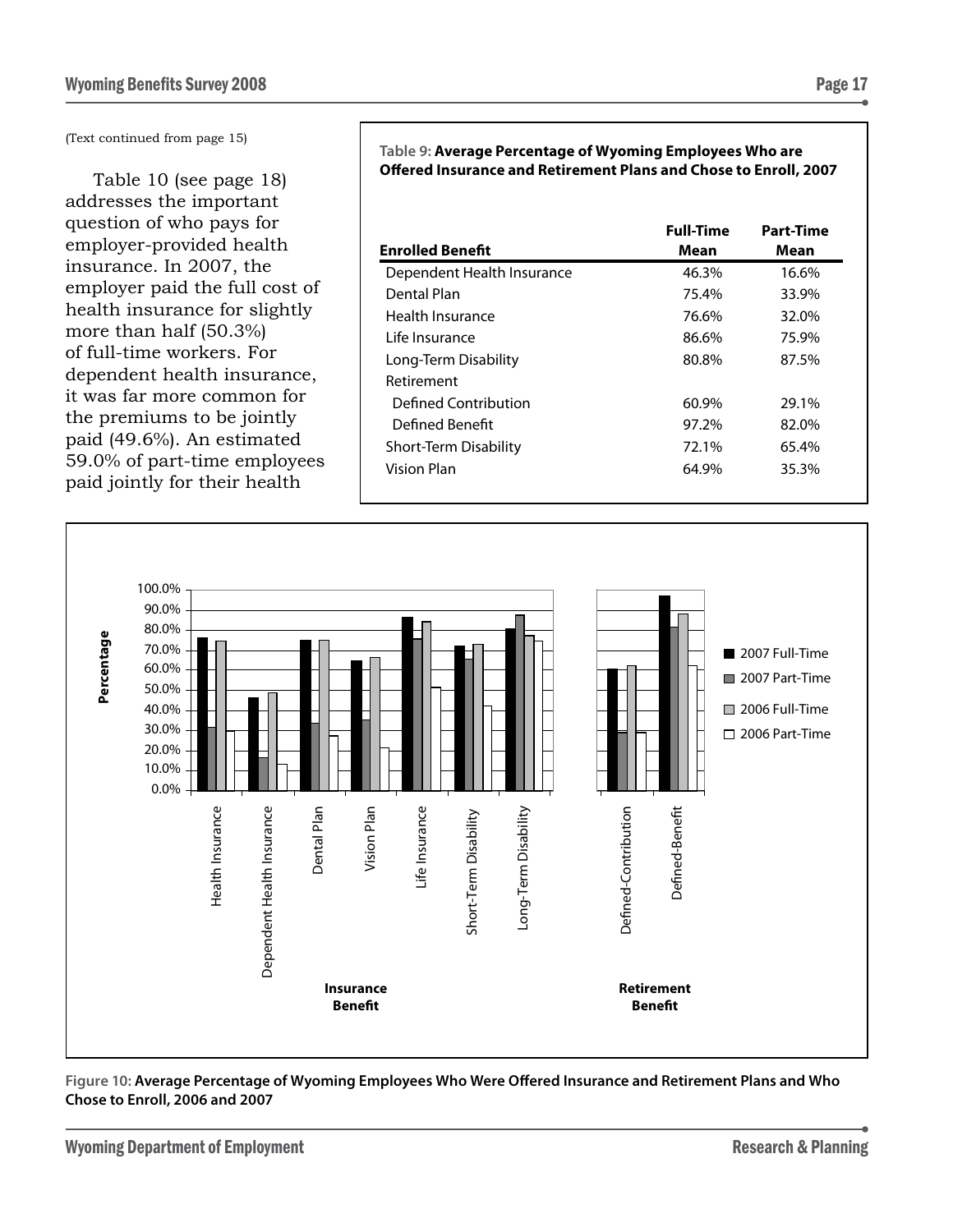|                            | <b>Employer Paid</b> |                  | <b>Employee Paid</b> |                  | <b>Jointly Paid</b> |                  |
|----------------------------|----------------------|------------------|----------------------|------------------|---------------------|------------------|
| <b>Benefit Type</b>        | <b>Full-Time</b>     | <b>Part-Time</b> | <b>Full-Time</b>     | <b>Part-Time</b> | <b>Full-Time</b>    | <b>Part-Time</b> |
| Dental Plan                | 40.8%                | 19.7%            | 15.5%                | 25.9%            | 43.7%               | 54.4%            |
| Dependent Health Insurance | 22.5%                | 10.7%            | 27.9%                | 26.1%            | 49.6%               | 63.3%            |
| Health Insurance           | 50.3%                | 26.8%            | $1.3\%$              | 14.2%            | 48.4%               | 59.0%            |
| l ife Insurance            | 70.5%                | 59.5%            | $9.4\%$              | 22.9%            | 20.1%               | 17.6%            |
| Long-Term Disability       | 60.4%                | 57.8%            | 21.9%                | 21.3%            | 17.7%               | 20.9%            |
| Short-Term Disability      | 55.5%                | 45.0%            | 30.7%                | 39.0%            | 13.8%               | 16.0%            |
| <b>Vision Plan</b>         | 28.6%                | 15.4%            | 23.5%                | 40.1%            | 47.8%               | 44.5%            |
|                            |                      |                  |                      |                  |                     |                  |

#### **Table 10: Amount Paid for Benefits by Employers for Wyoming Employees, 2007**

**Table 11: Average Number of Days of Leave Benefits for Wyoming Employees, 2007**

|                                      | <b>Number of Days</b> |                  |      |      |  |
|--------------------------------------|-----------------------|------------------|------|------|--|
|                                      | <b>Full-Time</b>      | <b>Part-Time</b> |      |      |  |
| <b>Type of Leave</b>                 | Mean                  | Mode             | Mean | Mode |  |
| Paid Holidays                        | 7.0                   | 6                | 6.6  | 6    |  |
| Paid Sick Leave                      | 7.0                   | 5                | 7.0  | 5    |  |
| Paid Vacation (After 1 Year)         | 7.8                   | 5                | 6.4  | 5    |  |
| Paid Vacation (After 5 Years)        | 12.2                  | 10               | 9.6  | 10   |  |
| Paid Vacation (After 10 Years)       | 14.7                  | 15               | 11.5 | 10   |  |
| Paid Personal Leave (After 1 Year)   | 8.2                   | 5                | 6.1  | 5    |  |
| Paid Personal Leave (After 5 Years)  | 11.7                  | 10               | 8.2  | 10   |  |
| Paid Personal Leave (After 10 Years) | 13.8                  | 15               | 9.6  | 5    |  |

insurance. Life insurance, which may be relatively inexpensive compared to other benefits, was frequently fully paid by the employer for full-time (70.5%) and part-time (59.5%) workers.

Full-time employees received an average of 7.0 days of paid holidays and part-time employees received 6.6 days (see Table 11). Part-time employees who qualified for sick leave received just as many days as their full-time counterparts (an average of 7.0 days). After 10 years the average employee was eligible for 14.7 days of paid vacation.

## Summary

More than three-quarters of full-time employees in Wyoming were offered health insurance by their employers in 2007. The likelihood of being offered benefits varied greatly by firm size and by industry. The industries that tended to offer the most benefits were natural resources & mining, information, financial activities, educational & health services, and state & local government. For retirement coverage, defined-contribution plans were much more common than defined-benefit plans.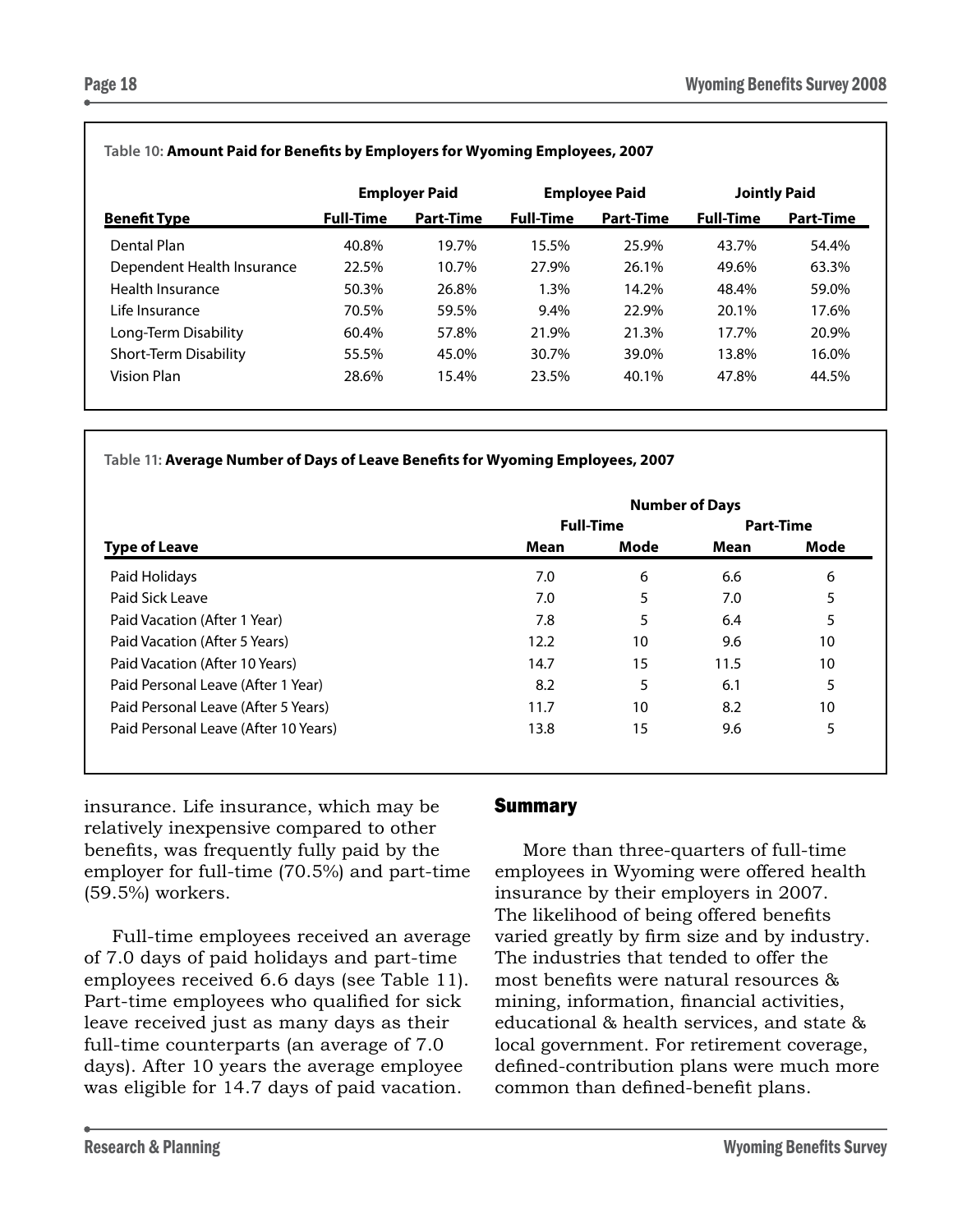## References

Gallagher, T., Harris, M., Hiatt, M., Leonard, D. W., Saulcy, S., & Shinkle, K. R. (2005). *Private sector employee access to health insurance and the potential Wyo-Care market.* Casper, WY: Wyoming Department of Employment, Research & Planning. Retrieved Nov. 17, 2008, from http://doe.state.wy.us/lmi/ HCCFinal.htm

Harris, M. (2003, February). Do benefits reduce employee turnover among Wyoming firms: a response to the Workforce Development Council. *Wyoming Labor Force Trend*s, *40*(2), Retrieved October 8, 2008, from http://doe.state.wy.us/ LMI/0203/a2.htm

Hauf, D., Knapp, L., & Leonard, D. (2006, September). *Wages & benefits in Wyoming*. Retrieved October 8, 2008, from http://doe. state.wy.us/LMI/OESBen2006.pdf

Jones, S.M. (1997). *Federal taxes and management decisions, 1997-98 edition*. Chicago, IL: Irwin.

Leonard, D. (2008a, July). Quarterly turnover statistics by industry, third quarter 2007. *Wyoming Labor Force Trends, 45*(7). Retrieved October 6, 2008, from http://doe. state.wy.us/LMI/0708/a5.htm

Leonard, D. (2008b, October). Quarterly turnover statistics by industry, fourth quarter 2007. *Wyoming Labor Force Trends, 45*(10). Retrieved November 5, 2008, from http://doe. state.wy.us/LMI/1008/a5.htm

Social Security Administration (2008, October). *Quick calculator benefit estimates.* Retrieved October 13, 2008, from: http://www.ssa.gov/ OACT/quickcalc/index.html

U.S. Government Accountability Office. (2006, February). *GAO-06-285 Employee compensation: Employer spending on benefits has grown faster than wages, due largely to rising costs for health insurance and retirement benefits*. Retrieved October 14, 2008, from http://www. gao.gov/new.items/d06285.pdf